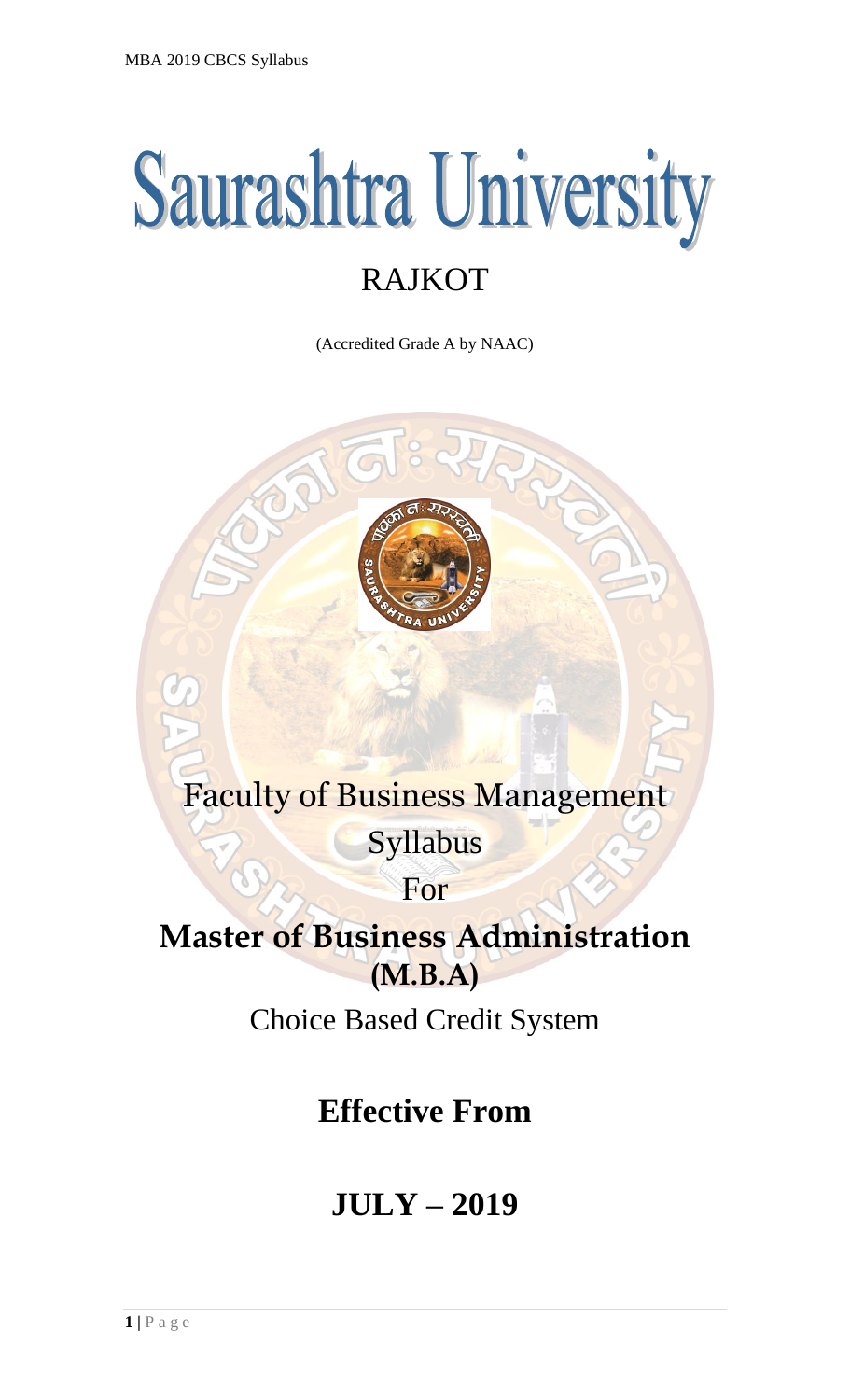## **Course Structure**

**Semester - I**

| N <sub>o</sub> | Course No. | Course Title                             |    | IΜ  | EM  | TM  |
|----------------|------------|------------------------------------------|----|-----|-----|-----|
|                | 19MBA101   | Principles of Management                 | 4  | 30  | 70  | 100 |
| $\overline{2}$ | 19MBA102   | Quantitative Techniques in Management    | 4  | 30  | 70  | 100 |
| 3              | 19MBA103   | <b>Managerial Economics</b>              | 4  | 30  | 70  | 100 |
| 4              | 19MBA104   | <b>Management Information System</b>     | 4  | 30  | 70  | 100 |
| 5              | 19MBA105   | <b>Accounting for Managers</b>           | 4  | 30  | 70  | 100 |
| 6              | 19MBA106   | <b>Managerial Communication</b>          | 4  | 30  | 70  | 100 |
|                | 19MBA107   | <b>Contemporary Issues in Management</b> | 4  |     | 100 | 100 |
|                |            | Total                                    | 28 | 180 | 520 | 700 |

## **Abbreviations:**

C= Credits IM= Internal Marks EM= External Marks TM=Total Marks

 $SO(2)$ 

00

 $CCT = \text{Core}$  Course  $\text{SO} = \text{Skill}$  Oriented Course ICT = Interdisciplinary Course SS = Self Study Course DP = Dissertation / Project Work ECT = Elective Course

|                |                | Semester II                           |    |           |                        |
|----------------|----------------|---------------------------------------|----|-----------|------------------------|
| <b>No</b>      | Course No.     | <b>Course Title</b>                   |    | <b>IM</b> | <b>EM</b><br><b>TM</b> |
|                | 19MBA201       | <b>Organizational Behaviour</b>       | 4  | 30        | 100<br>70              |
| $\overline{2}$ | 19MBA202       | <b>Marketing Management</b>           | 4  | 30        | 70<br>100              |
| $\overline{3}$ | 19MBA203       | <b>Financial Management</b>           |    | 30        | 100<br>70              |
| $\overline{4}$ | <b>9MBA204</b> | <b>Human Resource Management</b>      |    | 30        | 100<br>70              |
| .5             | 19MBA205       | <b>Operations Management</b>          | 4  | 30        | 100<br>70              |
| $\mathbf{a}$   | 19MBA206       | <b>Cost and Management Accounting</b> | 4  | 30        | 100<br>70              |
|                | 19MBA207       | <b>Research Methodology</b>           | 4  | 30        | 100<br>70              |
|                |                | Total                                 | 28 | 210       | 700<br>490             |

THURS

## **Semester II**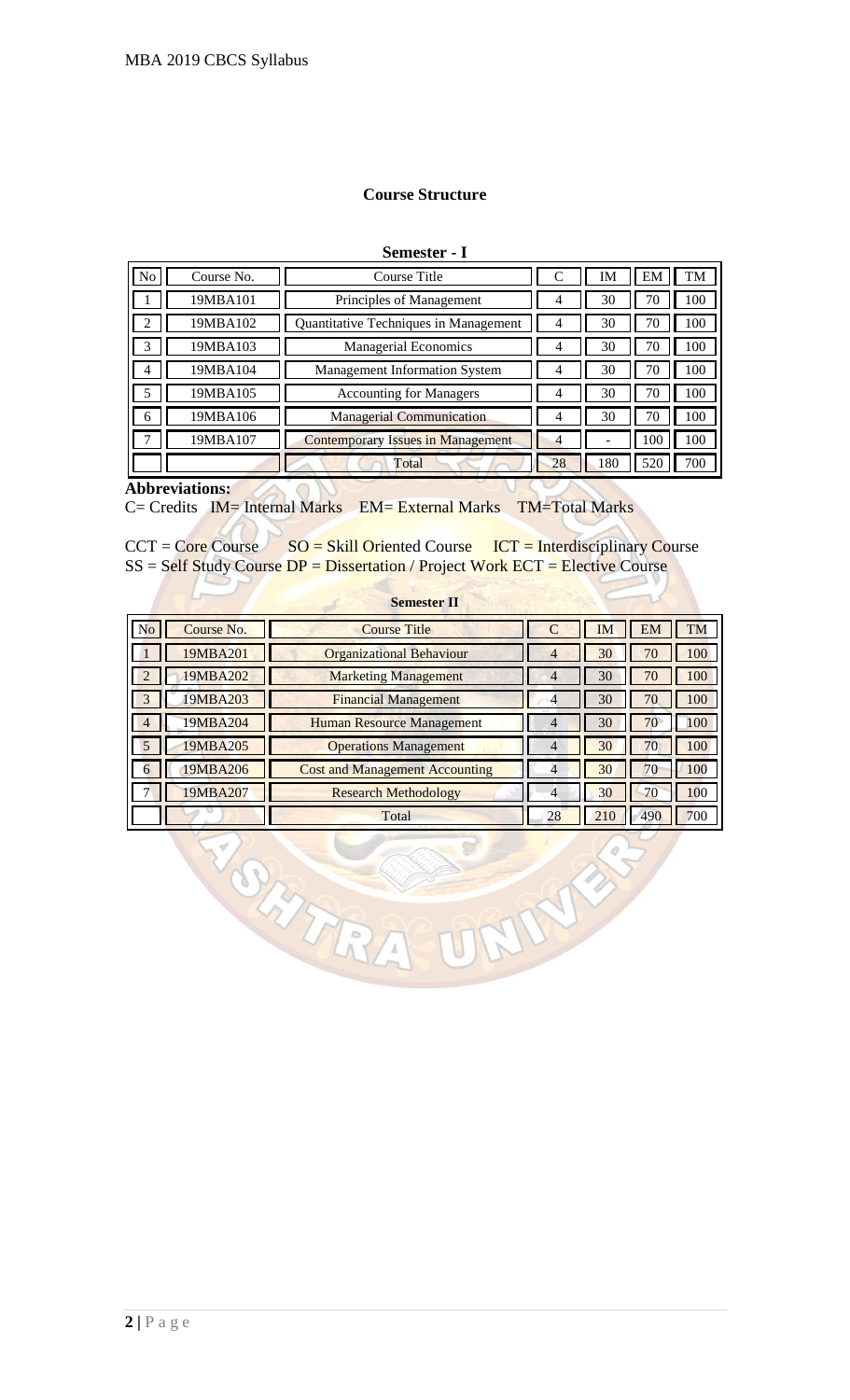## **MBA SEMESTER – I**

G

**(Effective from July – 2019)**

## **PRINCIPLES OF MANAGEMENT**

| <b>Name of Course</b> | Semester | Course/Paper<br>Code | Course/Pap<br>er Title        | <b>Cred</b><br>it | <b>Intern</b><br>al<br><b>Marks</b> | <b>Extern</b><br>al<br><b>Marks</b> | <b>External</b><br><b>Exam Time</b><br><b>Duration</b> |
|-----------------------|----------|----------------------|-------------------------------|-------------------|-------------------------------------|-------------------------------------|--------------------------------------------------------|
| M.B.A.                |          | 19MBA101             | Principles<br>of<br>Managemen | 4                 | 30                                  | 70                                  | 3 Hours                                                |

## **COURSE OBJECTIVES**

The objectives of this paper are to familiarize the student with basic management concepts and processes in the organization.

|            | <b>COURSE CONTENT</b>                                                                                                                                                                                                                                                                                                                                                                                        |
|------------|--------------------------------------------------------------------------------------------------------------------------------------------------------------------------------------------------------------------------------------------------------------------------------------------------------------------------------------------------------------------------------------------------------------|
| Unit - $1$ | Introduction                                                                                                                                                                                                                                                                                                                                                                                                 |
|            | Historical Development, Definition of Management, Science or Art, Management and<br>Administration, Development of Management Thought Contribution of Taylor and Fayol,<br>Functions of Management, Types of Business Organization, Business Ethics and Social<br>Responsibility: Concept, Shift to Ethics, Tools of Ethics, Introduction to Indian management and<br>its comparison with western management |
| Unit $-2$  | Planning                                                                                                                                                                                                                                                                                                                                                                                                     |
|            | Nature & Purpose, Steps involved in Planning, Objectives, Setting Objectives and Process of<br>Managing by Objectives, Strategies, Policies & Planning Premises, Forecasting, and Decision-<br>making, Holistic decision making                                                                                                                                                                              |
| Unit $-3$  | Organizing                                                                                                                                                                                                                                                                                                                                                                                                   |
|            | Nature and Purpose, Formal and Informal Organization, Organization Chart, Structure and<br>Process, Departmentation by difference strategies, Line and Staff authority – Benefits and<br>Limitations - De-Centralization and Delegation of Authority - Staffing - Selection Process -<br>Techniques - HRD - Managerial Effectiveness                                                                         |
| Unit $-4$  | Directing                                                                                                                                                                                                                                                                                                                                                                                                    |
|            | Scope, Human Factors, Creativity and Innovation, Harmonizing Objectives, Leadership, Types of<br>Leadership Motivation, Hierarchy of Needs, Motivation theories, Motivational Techniques, Job<br>Enrichment, Communication, Process of Communication, Barriers and Breakdown, Effective<br>Communication, Indian Theories of leadership, Concept of Inspiration.                                             |
| Unit $-5$  | Controlling                                                                                                                                                                                                                                                                                                                                                                                                  |
|            | System and process of Controlling, Requirements for effective control, The Budget as Control<br>Technique, Information Technology in Controlling, Productivity, Problems and Management,<br>Control of Overall Performance, Direct and Preventive Control, Reporting.                                                                                                                                        |

#### **TEXT BOOKS**

- Stoner, Freeman & Gilbert Jr. Management (Prentice Hall of India, 6th Edition or later edition)
- Weihrich Heinz and Koontz Harold Management: A Global and Entrepreneurial Perspective, Tata McGraw Hill, 12th Edition 2008)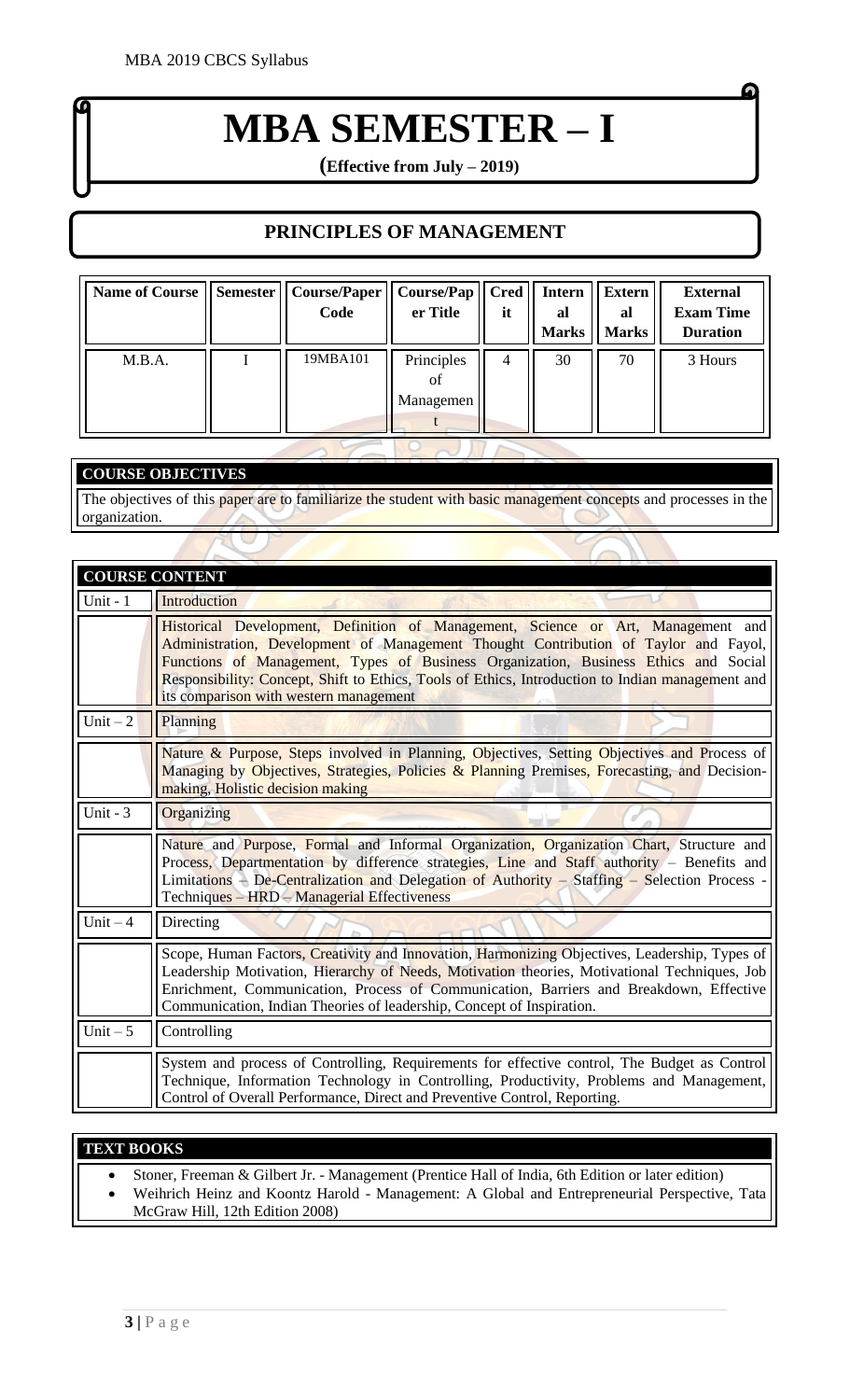- Massie, Joseph L., *Essentials of Management,* Pearson Education,
- Robbins S.P. and Decenzo David A. Fundamentals of Management: Essential Concepts and Applications (Pearson Education, 5th Edition)
- Tripathy PC and Reddy P.N, "Principles of Management", Tata McGraw-Hill, 2008.
- Prasad L.M., Principles & Practice of Management, Sultan Chand & sons, New Delhi, 2008.
- Prasad Manmohan, Management Concepts and Practice, Himalaya Publishing House, Mumbai
- Gupta C.B., Management-Theory & Practice, Sultan Chand & sons, New Delhi, 2008.
- Rao VSP and Krishna V.H., Management Text & Cases, Excel Books, New Delhi

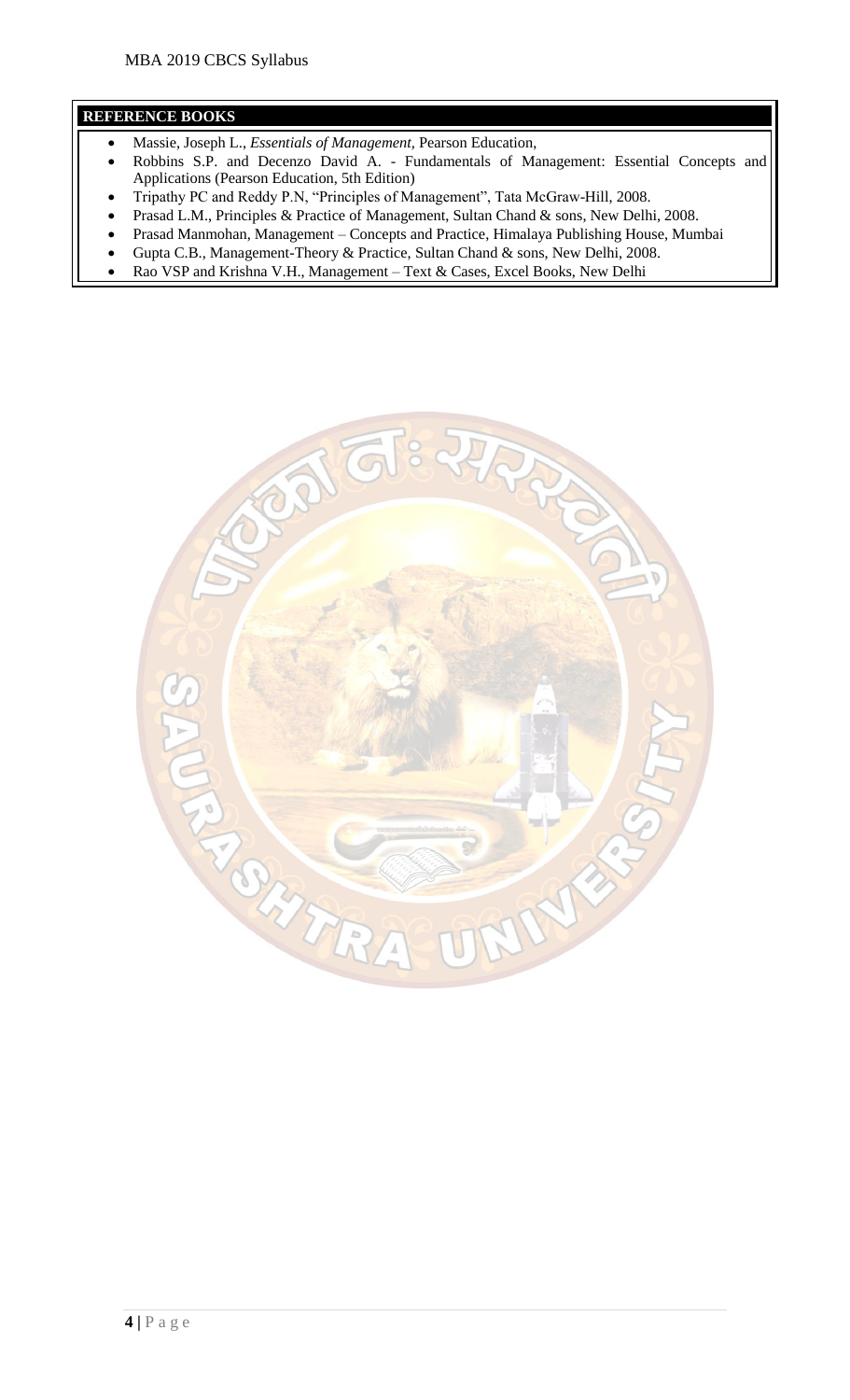## **QUANTITATIVE TECHNIQUES IN MANAGEMENT**

| <b>Name of Course</b> | Semester | <b>Course/Paper</b><br>Code | <b>Course/Pap</b><br>er Title                 | <b>Cred</b><br>it | <b>Intern</b><br>al<br><b>Marks</b> | <b>Extern</b><br>al<br><b>Marks</b> | <b>External</b><br><b>Exam Time</b><br><b>Duration</b> |
|-----------------------|----------|-----------------------------|-----------------------------------------------|-------------------|-------------------------------------|-------------------------------------|--------------------------------------------------------|
| M.B.A.                |          | 19MBA102                    | Quantitative<br>techniques<br>1n<br>managemen | 4                 | 30                                  | 70                                  | 3 Hours                                                |

|                   | <b>COURSE OBJECTIVES</b>                                                                                                                                                                                                                                                                                                                                                                                                                                                                                                                                                                                                                                                                                                      |
|-------------------|-------------------------------------------------------------------------------------------------------------------------------------------------------------------------------------------------------------------------------------------------------------------------------------------------------------------------------------------------------------------------------------------------------------------------------------------------------------------------------------------------------------------------------------------------------------------------------------------------------------------------------------------------------------------------------------------------------------------------------|
|                   | The objective of the course is to make the students familiar with few basic mathematical and linear<br>programming techniques. The main focus is on its application in business decision-making.                                                                                                                                                                                                                                                                                                                                                                                                                                                                                                                              |
|                   | <b>COURSE CONTENT</b>                                                                                                                                                                                                                                                                                                                                                                                                                                                                                                                                                                                                                                                                                                         |
| Unit - 1          | <b>Decision Making and Quantitative Techniques</b><br>Quantitative Approach to Decision Making: OR/MS - Quantitative Analysis and Computer-<br>based Information Systems                                                                                                                                                                                                                                                                                                                                                                                                                                                                                                                                                      |
| $Unit - 2$        | <b>Linear Programming</b><br>Formulation of Linear Programming Problems - General Statement of Linear Programming<br>Problems - Assumption Underlying Linear - Programming - Graphic Methods - Simplex<br><b>Method - Two-Phase Method</b><br><b>Transportation and Transshipment Problems</b><br>Problem Statement - Solution to Transportation Problem-The Simplex Method-The<br>Transportation Method-North-West Corner Rule-Least Cost<br>Method-Vogel's<br>Approximation Method-Stepping-stone Method-The Modified Distribution Method<br>(MODI)<br><b>Assignment Problem</b><br>Complete Enumeration Method - Transportation Method - Simplex Method - Hungarian<br><b>Assignment Method (HAM) - Some Special Cases</b> |
| Unit - $3$        | <b>PERT</b> and CPM<br>PERT/CPM Networks - Network Analysis - Resource Analysis and Allocation -<br>Programme Evaluation and Review Technique (PERT) - Difference between PERT and<br><b>CPM</b><br><b>Decision Theory</b><br>One-stage Decision Making Problems - Multi-stage Decision Making Problems: Decision<br>Tree - Utility Theory: Utility as Basis for Decision-making                                                                                                                                                                                                                                                                                                                                              |
| Unit $-4$         | <b>Theory of Games</b><br>Game Models - Two-Persons Zero-Sum Games and their Solution - Solution of 2 * n and<br>$m * 2$ Games - Solution of $m * n$ Games – Formulation and Solution as an LPP -<br><b>Limitations of the Game Theory</b><br><b>Simulation</b><br>Process of Simulation - Advantages and Disadvantages of Simulation - Applications of<br>Simulation                                                                                                                                                                                                                                                                                                                                                         |
| $Unit - 5$        | Forecasting<br>٠<br>Forecasting Models - Qualitative Models of Forecasting - Time Series Models of<br>Forecasting - Causal Model of Forecasting                                                                                                                                                                                                                                                                                                                                                                                                                                                                                                                                                                               |
| <b>TEXT BOOKS</b> |                                                                                                                                                                                                                                                                                                                                                                                                                                                                                                                                                                                                                                                                                                                               |
|                   | Vohra N.D., Quantitative Techniques in Management, Tata McGraw Hill Publishing Company Limited,<br>New Delhi, 2007.                                                                                                                                                                                                                                                                                                                                                                                                                                                                                                                                                                                                           |

## **REFERENCE BOOKS**

- Khanna R.B., Quantitative Techniques for Managerial Decisions, Prentice hall of India Pvt. Ltd, New Delhi, 2007
- Hillier Frederick, Introduction to Operations Research, Tata McGraw Hill Publishing Company Limited, New Delhi

•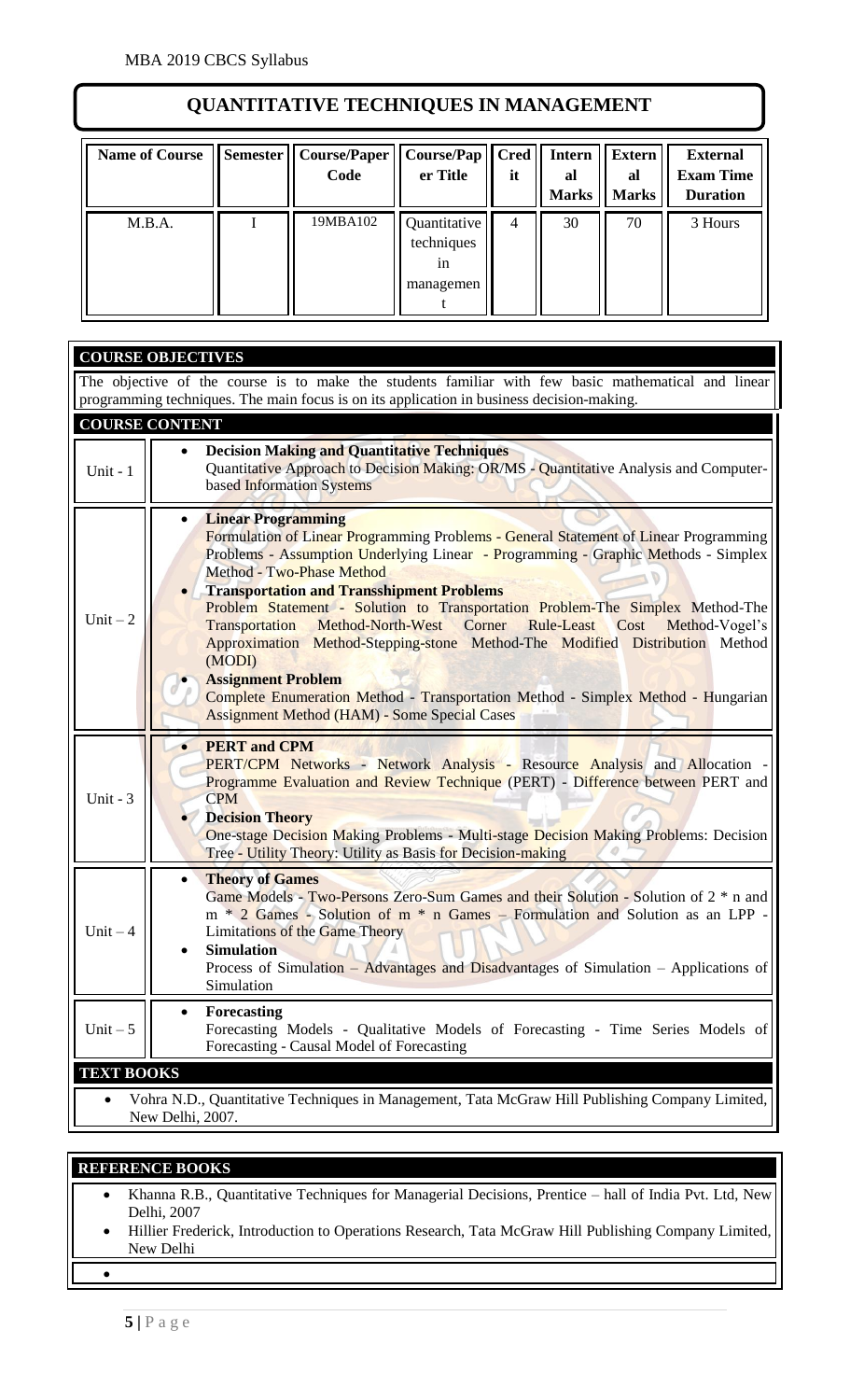## **MANAGERIAL ECONOMICS**

| <b>Name of Course</b> | Semester    Course/Paper    Course/Pap    Cred    Intern    Extern<br>Code | er Title                | it | al<br><b>Marks</b> | al<br><b>Marks</b> | <b>External</b><br><b>Exam Time</b><br><b>Duration</b> |
|-----------------------|----------------------------------------------------------------------------|-------------------------|----|--------------------|--------------------|--------------------------------------------------------|
| M.B.A.                | 19MBA103                                                                   | Managerial<br>Economics |    | 30                 | 70                 | 3 Hours                                                |

## **COURSE OBJECTIVES**

To acquaint the students with concepts and techniques used in Micro-Economic and Macro-economic theory and to enable them to apply this knowledge in business decision making.

| <b>COURSE CONTENT</b> |                                                                                                                                                                                                                                                                                                                                                             |
|-----------------------|-------------------------------------------------------------------------------------------------------------------------------------------------------------------------------------------------------------------------------------------------------------------------------------------------------------------------------------------------------------|
| Unit - $1$            | <b>Introduction</b><br>General Foundations of Managerial Economics - Economic Approach- Circular Flow of Activity -<br>Nature of the Firm - Objectives of Firms -Demand Analysis and Estimation - Individual, Market<br>and Firm demand -Determinants of demand - Elasticity measures and Business Decision Making<br>- Demand Forecasting.                 |
| Unit $-2$             | <b>Theory of firm</b><br>Law of Variable Proportions - Theory of the Firm - Production Functions in the Short and Long<br>Run - Cost Functions - Determinants of Costs - Cost Forecasting - Short Run and Long Run Costs<br>-Type of Costs - Analysis of Risk and Uncertainty.                                                                              |
| Unit - $3$            | <b>Market structure and Market morphology</b><br>Product Markets -Determination Under Different Markets - Market Structure - Perfect<br>Competition - Monopoly - Monopolistic Competition - Duopoly - Oligopoly - Pricing and<br>Employment of Inputs Under Different Market Structures - Price Discrimination - Degrees of<br><b>Price Discrimination.</b> |
| Unit $-4$             | <b>National income concepts</b><br>Introduction to National Income - National Income Concepts - Models of National Income<br>Determination - Economic Indicators - Technology and Employment - Issues and Challenges -<br><b>Business Cycles - Phases-Fiscal and Monetary Policies.</b>                                                                     |
| Unit $-5$             | <b>Macro-Economic Environment</b><br>Macro-Economic Environment - Economic Transition in India – A quick Review - Liberalization,<br>Privatization and Globalization - Business and Government - Public-Private Participation (PPP) -<br>Industrial Finance - Foreign Direct Investment (FDIs).                                                             |
|                       |                                                                                                                                                                                                                                                                                                                                                             |

#### **TEXT BOOKS**

- Gupta G. S., Managerial Economics, Tata McGraw Hill Co., New Delhi, 2006
- Francis Cherunilam, Business Environment, Himalaya Publishing House, New Delhi
- Saleem S., Business Environment, Pearson Education, New Delhi, 2007
- H. Craig Petersen and W. Cris Lewis, Managerial Economics, Prentice Hall of India Pvt. Ltd., New Delhi

- Chopra O. P., Managerial Economics, Tata McGraw Hill, New Delhi
- V. L. Mote, S. Paul and G. S. Gupta, Managerial Economics- Concepts and Cases, Tata McGraw Hill
- I. C. Dhingra, Essentials of Managerial Economics, Sultan Chand & Sons
- R.L. Varshney and K. L. Maheshwary, Managerial Economics, Sultan Chand & Sons
- Aswathappa, Business Environment, Himalaya Publishing House, New Delhi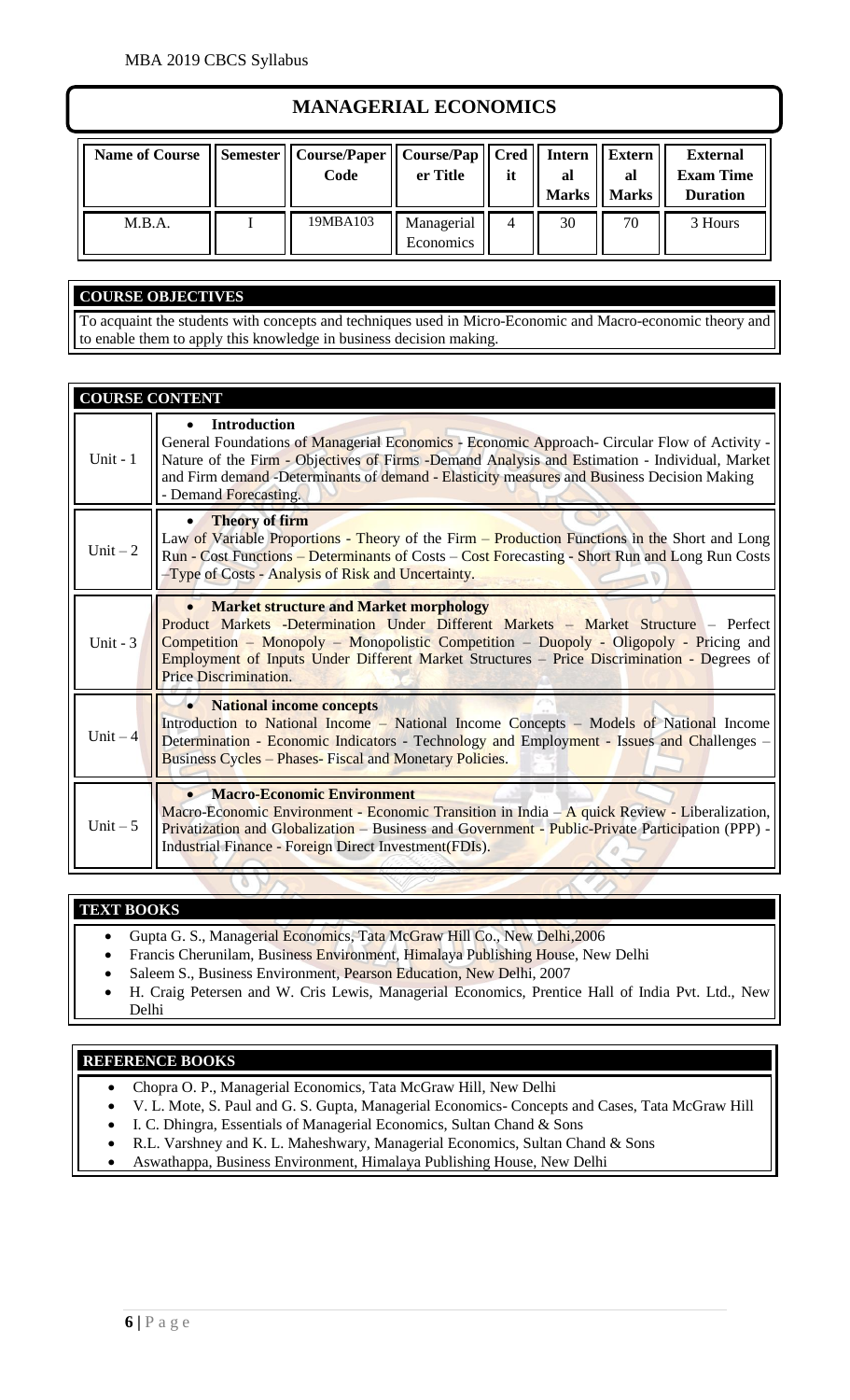## **MANAGEMENT INFORMATION SYSTEM**

| <b>Name of Course</b> | <b>Semester</b> | Course/Paper    Course/Pap   <br>Code | er Title                           | Cred<br>it | <b>Intern</b><br>al | <b>Extern</b><br>al<br>Marks    Marks | <b>External</b><br><b>Exam Time</b><br><b>Duration</b> |
|-----------------------|-----------------|---------------------------------------|------------------------------------|------------|---------------------|---------------------------------------|--------------------------------------------------------|
| M.B.A.                |                 | 19MBA104                              | Managemen<br>Information<br>System | 4          | 30                  | 70                                    | 3 Hours                                                |

### **COURSE OBJECTIVES**

To develop basic understanding of Information Systems, IT infrastructure, IS development and its role in Organization and gain insight into Knowledge management and Enterprise applications.

|            | <b>COURSE CONTENT</b>                                                                                                                                                                                                                                                                                                                                                                                   |
|------------|---------------------------------------------------------------------------------------------------------------------------------------------------------------------------------------------------------------------------------------------------------------------------------------------------------------------------------------------------------------------------------------------------------|
| Unit - $1$ | <b>Information Systems in Global Business</b>                                                                                                                                                                                                                                                                                                                                                           |
|            | The Role of Information Systems in Business, the Emerging Digital Firm, Strategic<br>Business Objectives of Information Systems, Perspectives on Information Systems,<br>Contemporary Approaches to Information Systems, Business Processes and Information<br>Systems, Types of Information Systems, E-Business, E-Commerce, and E-Government, The<br><b>Information Systems Function in Business.</b> |
| Unit $-2$  | <b>Information Systems, Organizations, and Strategy</b>                                                                                                                                                                                                                                                                                                                                                 |
|            | Organizations and Information Systems, Impact of IS on Organizations and Business Firms,<br>The Business Value Chain Model, achieving competitive advantage with IS, Ethical and<br>social issues in Information Systems.                                                                                                                                                                               |
| Unit - $3$ | <b>IT Infrastructure</b>                                                                                                                                                                                                                                                                                                                                                                                |
|            | <b>IT</b> Infrastructure, Components, Emerging Technologies (Cloud computing,<br>Green<br>Computing, High-Performance and Power-Saving Processors), Contemporary Hardware and<br>Software Platform Trends, Management Issues, Databases and Information Management,<br>Telecommunications, the Internet, and Wireless Technology                                                                        |
| Unit $-4$  | <b>Information Systems Security, Enterprise Applications, E-Commerce</b>                                                                                                                                                                                                                                                                                                                                |
|            | System Vulnerability issues, Business Value of Security and Control, Technologies and<br>Tools for Protecting Information Resources, Security and Control framework, supply chain<br>management system, customer relationship management system, E-commerce, M-<br>commerce, Building E-commerce                                                                                                        |
| Unit $-5$  | Managing Knowledge, Enhancing Decision Making, Building and Managing Systems                                                                                                                                                                                                                                                                                                                            |
|            | Knowledge Management, Enterprise-Wide Knowledge Management Systems, Knowledge<br>Work Systems, Intelligent Techniques, Decision Making and Information Systems,<br>Business Intelligence in the Enterprise, Business Intelligence and Analytics Capabilities,<br>Overview of Systems Development, Alternative Systems-Building Approaches                                                               |

#### **TEXT BOOKS**

• Kenneth C. Laudon & Jane P. Laudon, "Management Information Systems", Pearson, New Delhi.

- Waman S. Jawadekar, "Management Information Systems", 4th Edition, Tata McGraw hill, New Delhi
- Schultheis, Sumner, "Management Information Systems", Tata McGraw hill, New Delhi
- O'Brien "Management Information Systems" Galgotia, New Delhi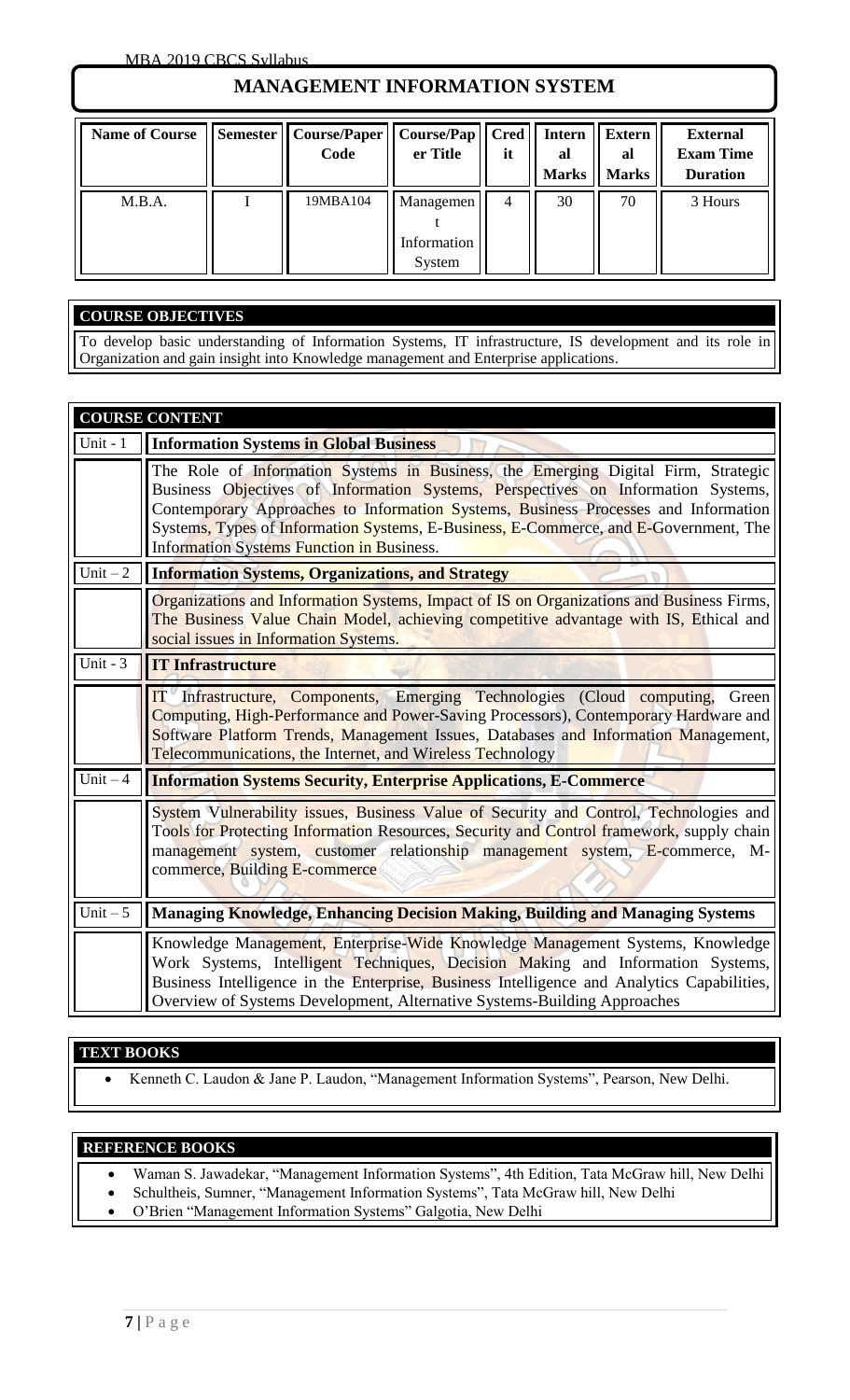## **ACCOUNTING FOR MANAGERS**

| Name of Course    Semester    Course/Paper    Course/Pap    Cred    Intern | Code     | er Title                      | it | al<br>Marks | <b>Extern</b><br>al<br><b>Marks</b> | <b>External</b><br><b>Exam Time</b><br><b>Duration</b> |
|----------------------------------------------------------------------------|----------|-------------------------------|----|-------------|-------------------------------------|--------------------------------------------------------|
| M.B.A.                                                                     | 19MBA105 | Accounting<br>for<br>Managers | 4  | 30          | 70                                  | 3 Hours                                                |

## **COURSE OBJECTIVES**

The basic purpose of this course is to develop an insight of postulates, principles and techniques of accounting and utilization of financial and accounting information for planning decision-making and control.

| <b>COURSE CONTENT</b> |                                                                                                                                                                                                                                                                                                                                                                                                                                                                                                                                                                                                                                                                                                                                          |
|-----------------------|------------------------------------------------------------------------------------------------------------------------------------------------------------------------------------------------------------------------------------------------------------------------------------------------------------------------------------------------------------------------------------------------------------------------------------------------------------------------------------------------------------------------------------------------------------------------------------------------------------------------------------------------------------------------------------------------------------------------------------------|
| Unit - 1              | <b>Overview of Accounting</b><br>$\bullet$<br>Introduction of Accounting - Concept - Users - Terminology - Assumption - GAAP -<br><b>Accounting Equation – Ethical Issues in Accounting</b><br>Postulates – Concepts & Principles – Defining the Term Accounting Standard –<br>Benefits of Accounting Standards – Standard Setting in India – Scope of Accounting<br>Standards - Brief Overview of Accounting Standards in India.                                                                                                                                                                                                                                                                                                        |
| Unit $-2$             | <b>Recording Business Transactions</b><br>Accounts – Classification – The Double Entry System – Recording Transaction – Posting<br>- Balancing of Accounts - Trial Balance<br><b>Measuring Business Income and Expenditure</b><br>Income Measurement - Adjustment Process - Preparation of Financial Statements with<br><b>Adjustments - Accounting Cycle</b><br><b>Completing The Accounting Cycle</b><br>Work Sheet – Closing Entries – Post Closing Trial Balance – Preparation of Final<br><b>Accounts with Adjustments.</b><br><b>Accounting For Merchandising Transactions</b><br><u>Income Measurement – Revenue from Sales – Cost of Goods Sold – Operating Expenses – </u><br><b>Classified Financial Statements</b>            |
| Unit - $3$            | <b>Internal Control Systems-Cash And Receivables</b><br>Concept – Features – Internal Control for Cash, Debtors $\&$ Receivables Only theory aspect<br><b>Inventories</b><br>Concepts – Determining the Physical Inventory – Pricing the Inventory – Estimating<br><b>Inventory</b> value<br><b>Fixed Assets and Depreciation</b><br>Depreciation Concept & Methods - Special Problems in Depreciation Accounting -<br>Capital Expenditure & Revenue Expenditure<br><b>Liabilities</b><br>Concepts – Classification<br><b>Shareholder's Equity</b><br>$\bullet$<br>Share Capital – Dividends – Accounting for Share Capital (Only Concept) – Preference<br>Share Capital - Treasury Stock - Bonus Share - EPS - Stock Options - Reserves |
| $Unit - 4$            | <b>Financial Statement Analysis</b><br>$\bullet$<br>Objectives – Standards of Comparison – Sources of Information – Quality of Earnings –<br>Techniques of Financial Statements Analysis - Horizontal, Common Size and Trend<br>Analysis- Ratio Analysis -Analysis of Cash Flow Statement - Corporate Disclosure<br>Policy                                                                                                                                                                                                                                                                                                                                                                                                               |
| Unit $-5$             | <b>Contemporary Issues in Accounting</b><br>$\bullet$<br>Global Financial Reporting - GAAPs and IFRSs - Foreign Currency Accounting - Human<br>Resource Accounting – Environment Accounting – Responsibility Accounting – Forensic<br>Accounting                                                                                                                                                                                                                                                                                                                                                                                                                                                                                         |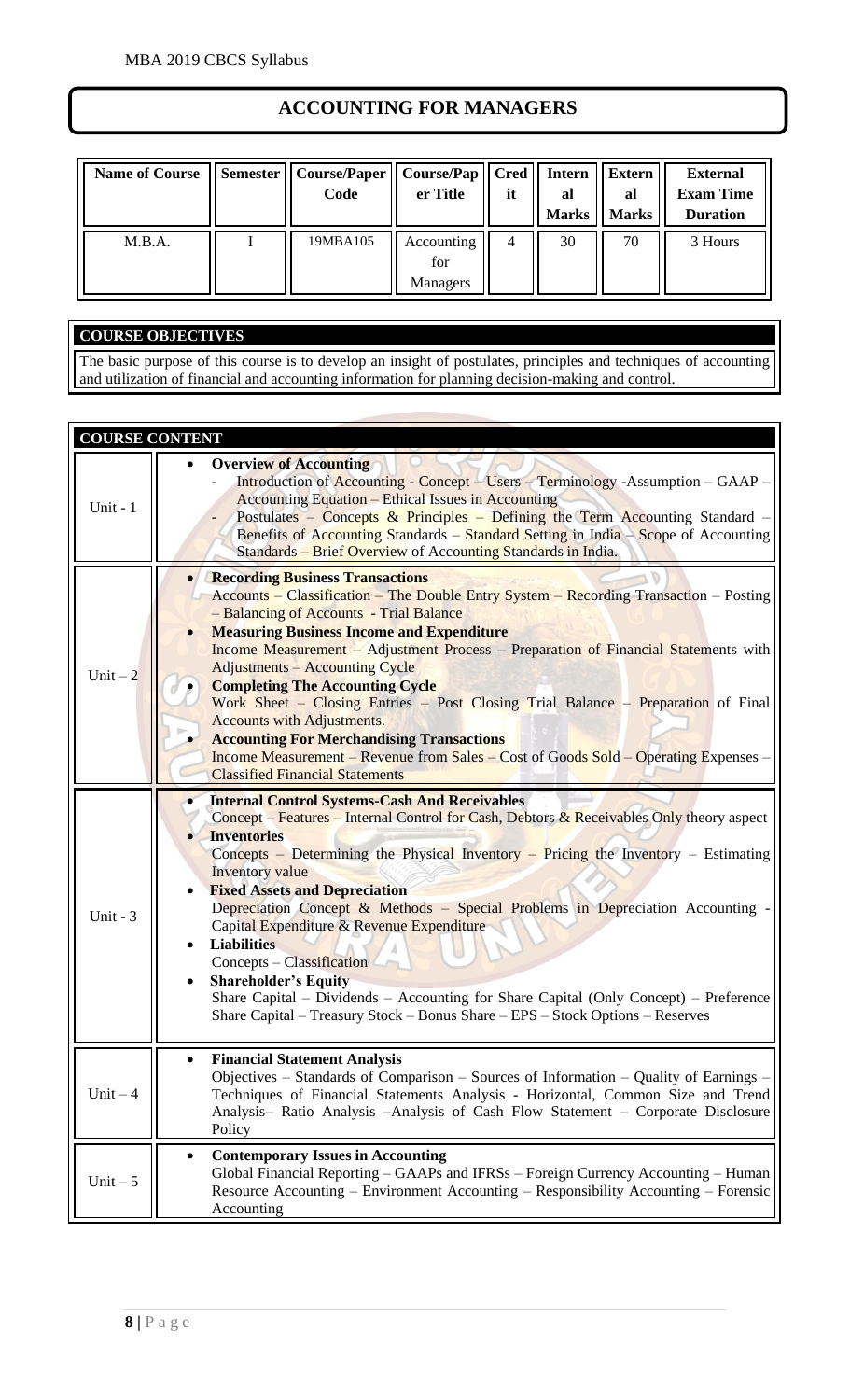#### **TEXT BOOKS**

- Narayan Swamy, Financial Accounting, Prentice Hall of India, New Delhi, 2011, 4th Edition
- Gupta Ambrish, Financial Accounting for Management, Pearson Education, New Delhi, 2009, 3rd Edition
- Anthony Robert, Hawkins David F., & Merchant K.A., Accounting, Tata McGraw Hill Publishing Company Limited, New Delhi, 2008, 12th Edition.
- Sanjay Dhamija, Financial Accounting for Managers, Pearson, 1st edition

- J. Madegowda, Accounting for Managers, Himalya Publishing House, 2nd edition, 2012
- Ramachandran N. and Kakani R., Financial Accounting for Management, Tata McGraw Hill Publishing Company Limited, New Delhi, 2008, 2nd Edition
- Bhattacharya Aashish, Financial Accounting, Prentice Hall of India, New Delhi, 2005
- Warren C.S., Reeve J.M. and Duchac J.E., Financial Accounting, Cengage Learning, 2009.
- Horngreen, Foster & Datar, Financial Accounting, Prentice Hall of India, New Delhi, 2008.
- Bhattacharya S K and Dearden J. Accounting for Management Text and Cases. New Delhi, Vikas, 2007.
- Bhayani S.J., Cases in Finance and Control, Saurashtra University Publication, Rajkot, 2006.

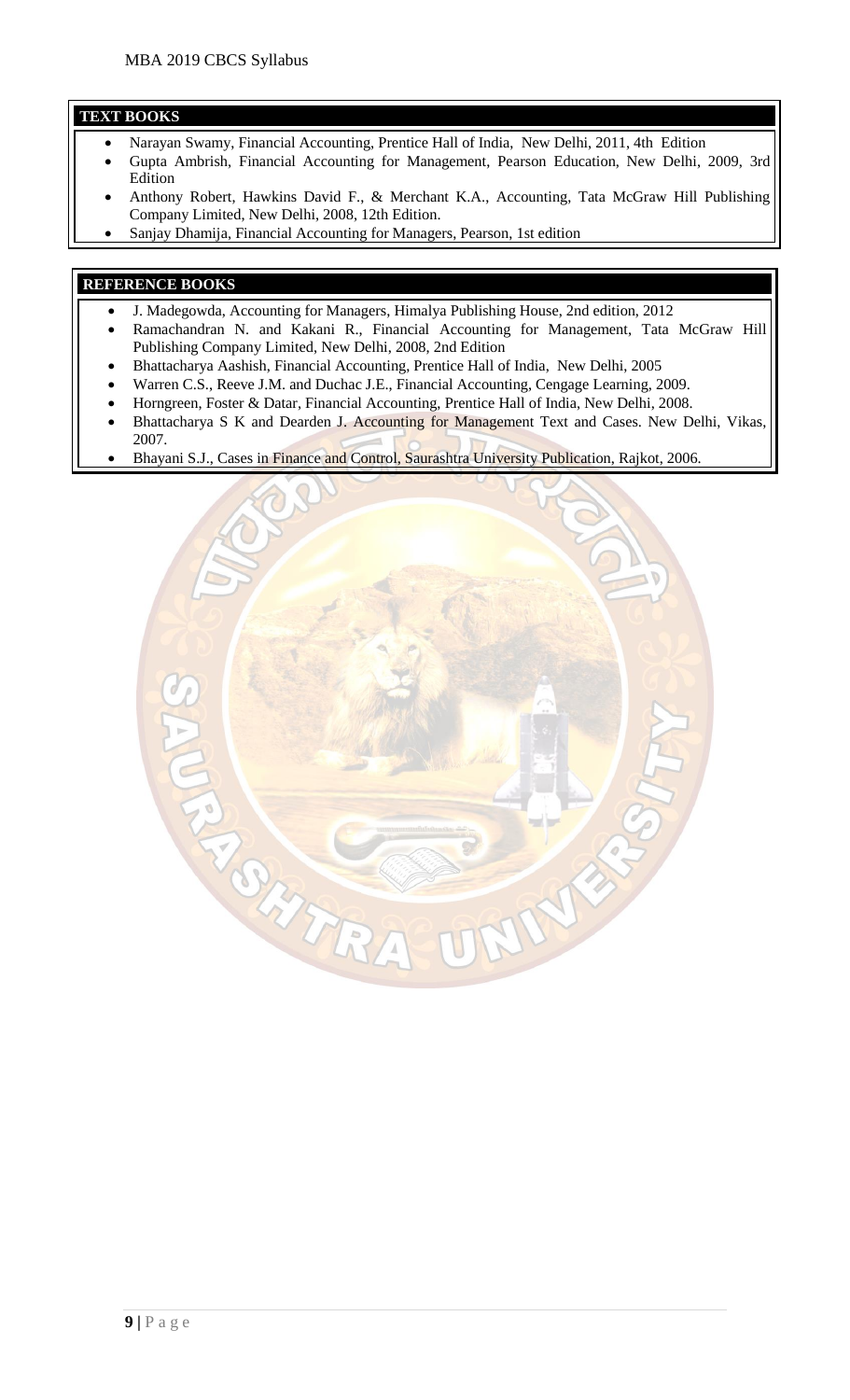## **MANAGERIAL COMMUNICATION**

| Name of Course | Semester    Course/Paper    Course/Pap    Cred    Intern    Extern<br>Code | er Title                        | it | al<br>Marks    Marks | al | <b>External</b><br><b>Exam Time</b><br><b>Duration</b> |
|----------------|----------------------------------------------------------------------------|---------------------------------|----|----------------------|----|--------------------------------------------------------|
| M.B.A.         | 19MBA106                                                                   | Managerial<br>Communica<br>tion | 4  | 30                   | 70 | 3 Hours                                                |

## **COURSE OBJECTIVES**

The course is aimed at equipping the students with the necessary Skills and Techniques of Communication that are useful in developing skills of communicating effectively.

| <b>COURSE CONTENT</b> |                                                                                                                                                                                                                                                                                                                                                                                                                                                                                                                                                                                                                                                                                                                                                                                                                                    |
|-----------------------|------------------------------------------------------------------------------------------------------------------------------------------------------------------------------------------------------------------------------------------------------------------------------------------------------------------------------------------------------------------------------------------------------------------------------------------------------------------------------------------------------------------------------------------------------------------------------------------------------------------------------------------------------------------------------------------------------------------------------------------------------------------------------------------------------------------------------------|
| Unit - 1              | <b>Nature and Process of Communication:</b><br>$\bullet$<br>Definition, Classification, Purpose, Process (Two-way), Elements, Major Problems in<br>Communication, Barriers to Communication, Seven C's, Conditions and Characteristics<br>for Successful communication, Universal Elements in Communication, Case-study &<br><b>Activities</b><br><b>Organizational Communication:</b><br>$\bullet$<br>Importance, Communication training for Managers, Communication Structures in<br>Organizations, Line and Staff Management, Workplace Communication, Case-study &<br>Activities                                                                                                                                                                                                                                               |
| Unit $-2$             | <b>Writing Skills:</b><br>The Art of Writing, Skills required in Written Communication, Purpose, informatory<br>Writing, Persuasive Writing, Clarity in Writing, Principles of Effective Writing, Case-<br>study & Activities<br><b>Speaking Skills &amp; Conversation Skills:</b><br>The Art of Speaking, Importance, Principles, Guidelines, Barriers, Aspects of Oral<br>Communication, Conversation Meaning, Application of Conversation Control, Case-study<br>& Activities<br><b>Non-Verbal Skills:</b><br>Meaning, Characteristics, Classification, Advantages, Guidelines, Case-study & Activities<br>• Listening Skills:<br>Meaning, Anatomy of Poor Listening, Features of a Good Listener, Guidelines to improve<br>it, Role Play, Case-study & Activities                                                              |
| Unit - $3$            | <b>Presentation Skills:</b><br>$\bullet$<br>Meaning, Difference between Presentation & Lecture, Designing Your Presentation,<br>Delivering the presentation, Essentials of Presentation, Role of Technology in<br>Presentation, Case-study & Activities<br><b>Negotiation Skills:</b><br>٠<br>Meaning, Nature, Need, Factors Affecting, Process, Strategies, Case-study & Activities                                                                                                                                                                                                                                                                                                                                                                                                                                               |
| $Unit - 4$            | <b>Business Letters, Memos, and E-mails:</b><br>$\bullet$<br>Writing Routine Pleasant Letters, Writing a 'Persuasive Letter', Writing Memos, essentials<br>of Good Business letters and Memos, Form and Layout of Business letters, Writing E-<br>mails, Case-study & Activities<br><b>Business Reports:</b><br>٠<br>Meaning, Difference between Essays & Reports & Journals, Purpose, Kinds of Reports,<br>Objectives of a Report, Writing Reports, Basic and Subsidiary Parts of Report, Short and<br>Long Formal Reports format, Visual aids in reports, Case-study & Activities<br><b>Summer Project Reports:</b><br>Meaning, Difference between SPR & Business/Technical Reports, Guidelines for Writing<br>Summer Project Report, Writing the Project Proposal, Components, Project Presentation,<br>Case-study & Activities |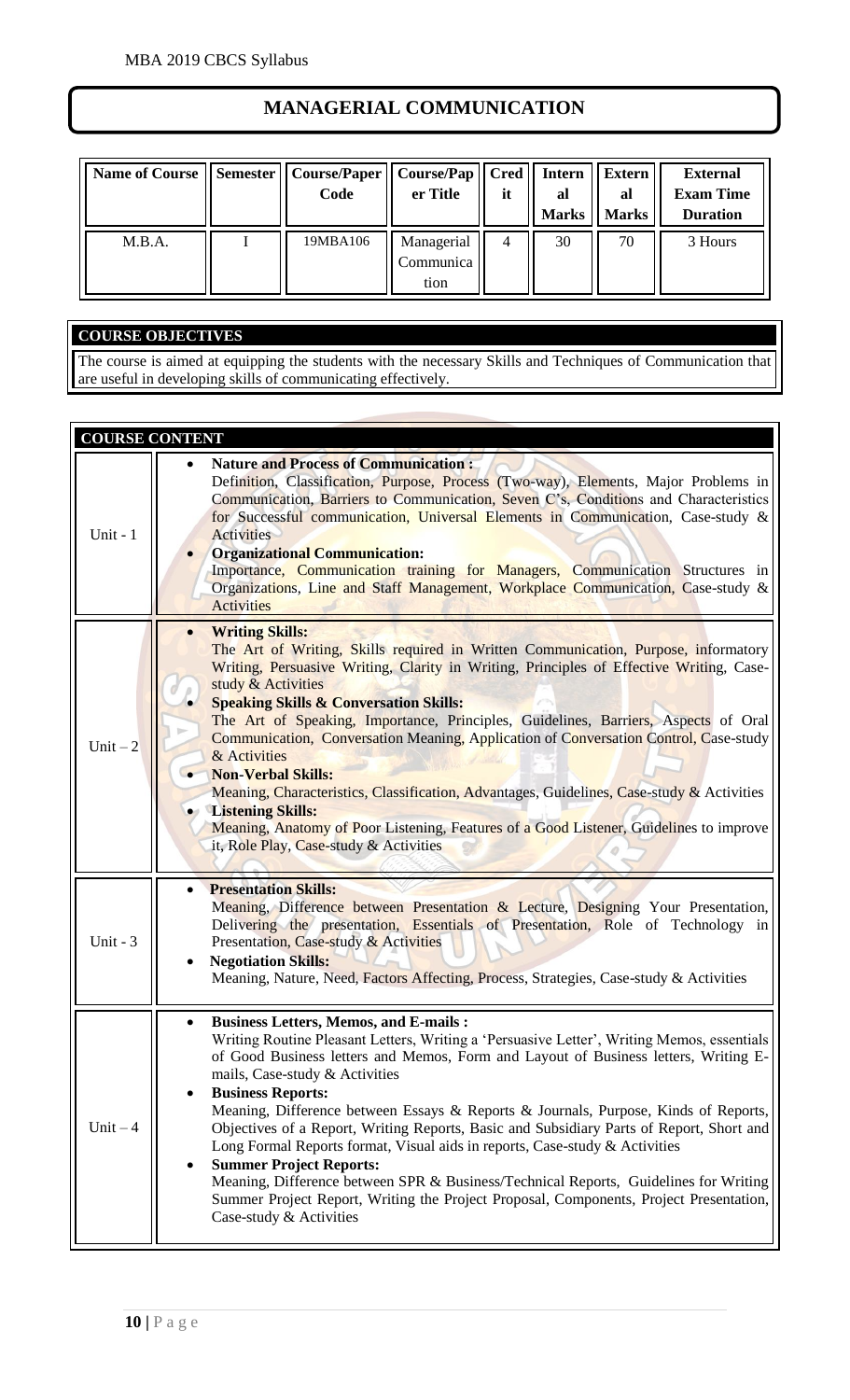| Unit $-5$ | <b>CVs, Personal Interviews, and Group:</b><br>Writing a CV, Importance of Resume and Application Letter, Writing a Resume,<br>Essentials of Drafting Effective Resume &/or CV, Drafting an Application Letter,<br>Interviews, Participating in a Group Discussion, Case-study & Activities<br><b>Business Etiquette:</b><br>Meaning, Introductions, Telephone Etiquette, Business Dining, Interaction with foreign |
|-----------|---------------------------------------------------------------------------------------------------------------------------------------------------------------------------------------------------------------------------------------------------------------------------------------------------------------------------------------------------------------------------------------------------------------------|
|           | Visitors, Business Manners of Different Countries, Case-study & Activities                                                                                                                                                                                                                                                                                                                                          |

## **TEXT BOOKS**

• P.D. Chaturvedi and Mukesh Chaturvedi , Business Communication(3rd Edition), Pearson Education, New Delhi.

- Asha Kaul, Effective Business Communication, Prentice Hall of India Private Limited, New Delhi- 110 001.
- Urmila Rai and S.M.Rai, Business Communication, Himalaya Publishing House.
- Lesikar, Pettit and Flatley, Basic business Communication, Tata McGraw Hill Co., New Delhi.

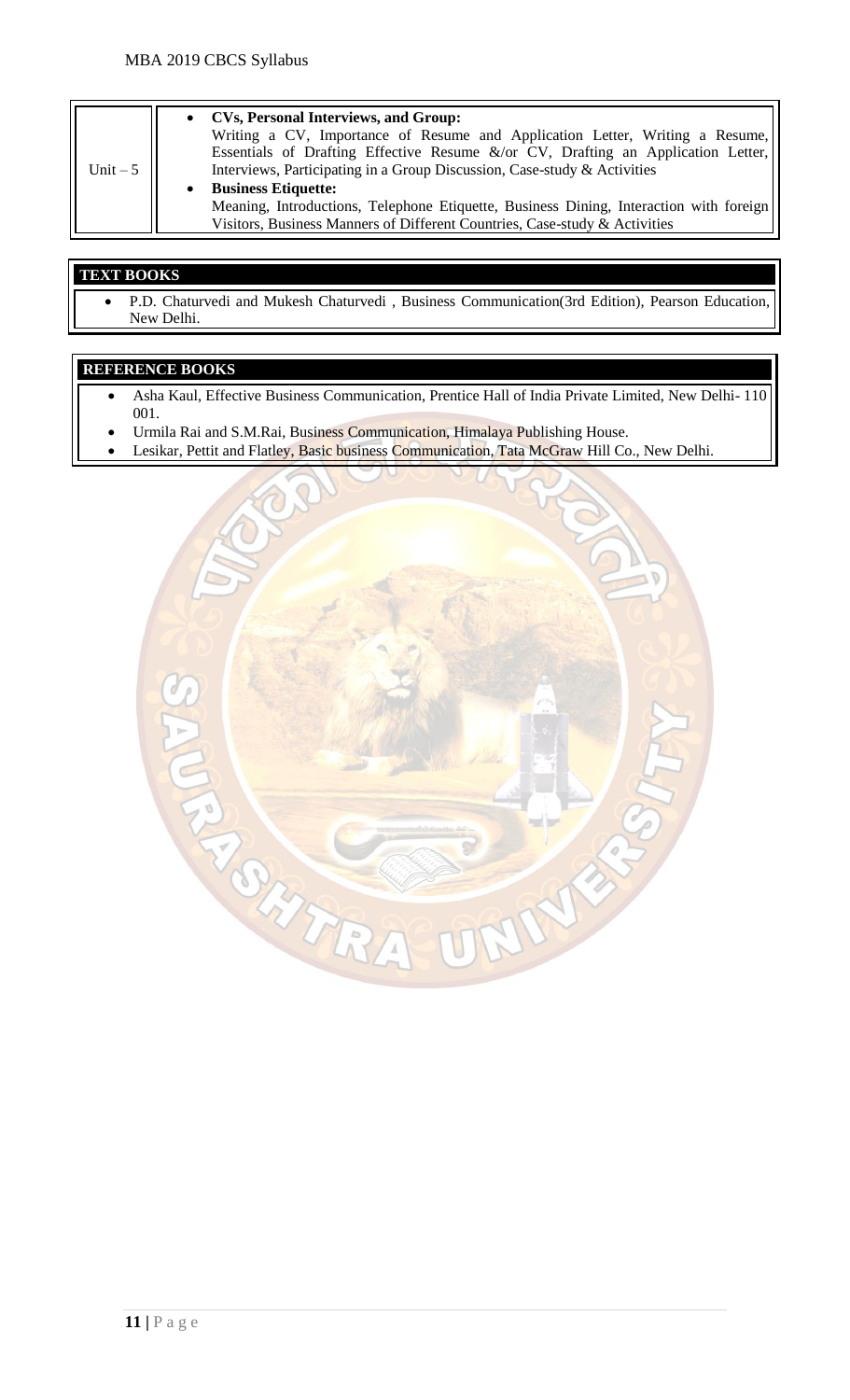## **CONTEMPORARY ISSUES IN MANAGEMENT**

| <b>Name of Course</b> | <b>Semester</b> | <b>Course/Paper</b><br>Code | Course/Pap<br>er Title                  | <b>Cred</b><br>it | <b>Intern</b><br>al<br><b>Marks</b> | <b>Extern</b><br>al<br><b>Marks</b> | <b>External</b><br><b>Exam Time</b><br><b>Duration</b> |
|-----------------------|-----------------|-----------------------------|-----------------------------------------|-------------------|-------------------------------------|-------------------------------------|--------------------------------------------------------|
| M.B.A.                |                 | 19MBA107                    | Contempora<br>ry issues in<br>managemen | 4                 |                                     | 100                                 |                                                        |

## **COURSE OBJECTIVES**

The objective of the course is to create awareness among the students towards the various contemporary issues in management and develop self-learning skills.

#### **GUIDELINES**

- In the beginning of the semester various contemporary topics related to field of management will be announced in the class room.
- Each student will be allotted one topic.
- During semester all the students will collect material on the topic and prepare a write up under the guidance of faculty.
- At the end of semester all the students will present the written report and panel of experts appointed by the university will evaluate them on the basis of write up, and viva voce.
- This will be evaluated for 100 marks.

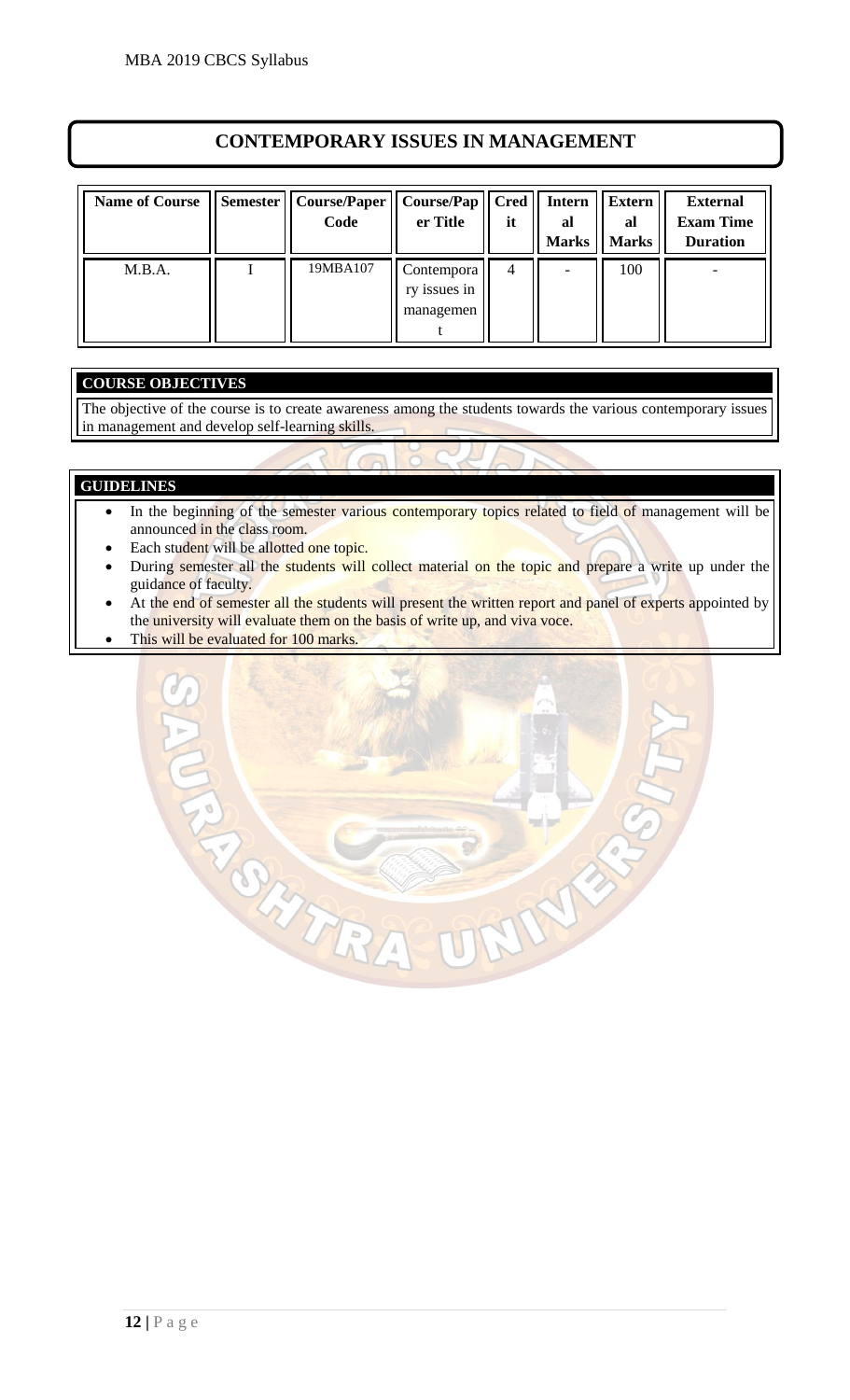## **MBA SEMESTER – II**

**(Effective from November – 2019)**

## **ORGANISATIONAL BEHAVIOUR**

| <b>Name of Course</b> |   | Semester    Course/Paper    Course/Pap    Cred    Intern<br>Code | er Title                        | it | al<br><b>Marks</b> | Extern   <br>al<br>Marks | <b>External</b><br><b>Exam Time</b><br><b>Duration</b> |
|-----------------------|---|------------------------------------------------------------------|---------------------------------|----|--------------------|--------------------------|--------------------------------------------------------|
| M.B.A.                | П | 19MBA201                                                         | Organisatio<br>nal<br>Behaviour | 4  | 30                 | 70                       | 3 Hours                                                |

## **COURSE OBJECTIVES**

To familiarize the students with basic organisation process to bring about organisational behaviour. Develop ability to observe, understand and analyse the behaviour within the organisation. Helpful in developing basic skills to deal with the ongoing behavioural dynamics and contribute to organisational effectiveness.

|                       | <b>COURSE CONTENT</b>                                                                                                                                                                                                                                                                                                                                                                                                                                                                                                                                                                                                                                                                                                                                                                                                                                                                                                                  |
|-----------------------|----------------------------------------------------------------------------------------------------------------------------------------------------------------------------------------------------------------------------------------------------------------------------------------------------------------------------------------------------------------------------------------------------------------------------------------------------------------------------------------------------------------------------------------------------------------------------------------------------------------------------------------------------------------------------------------------------------------------------------------------------------------------------------------------------------------------------------------------------------------------------------------------------------------------------------------|
| Unit - $1$            | <b>Fundamentals of Organizational Behavior</b>                                                                                                                                                                                                                                                                                                                                                                                                                                                                                                                                                                                                                                                                                                                                                                                                                                                                                         |
|                       | Organization, Management and Organisational Behaviour, Theories of Management leading to<br>Organisational Behaviour, Role of culture in Management, Challenges of the changing world of the<br>work, Current concerns for Organisations.                                                                                                                                                                                                                                                                                                                                                                                                                                                                                                                                                                                                                                                                                              |
| Unit $-2$             | <b>Understanding Dynamics of Individual Behaviour</b>                                                                                                                                                                                                                                                                                                                                                                                                                                                                                                                                                                                                                                                                                                                                                                                                                                                                                  |
|                       | <b>Personality predispositions and managerial effectiveness</b><br>Personality - Values, Attitudes and Beliefs - Argyris's Maturity-Immaturity Continuum -<br><b>Managerial Relevance</b><br><b>Perception</b><br>Perceptual Process - Factors Influencing the Perceptual Process - Factors Affecting<br><b>Perceptual Throughput Process</b><br><b>Motivation and work performance</b><br>Motive, Motivation, Motivating - Theories of Motivation in Brief Overview (Need<br>Hierarchy, Theory X and Y, Hygiene Theory, Achievement Motivation Theory, ERG<br>Theory) - Is Motivation Culture-Bound and How Can Indian Managers Motivate<br>Employees?<br><b>Reinforcement</b><br>Reinforcement Theory - Behaviour Modification - Individual and Organisational Learning<br>Process - Reinforcement Strategies - Implication of Reinforcement Theories and Schedules<br>for mangers - Relationship between Motivation and Performance |
| Unit - $\overline{3}$ | Understanding Dynamics of Behaviour in Group                                                                                                                                                                                                                                                                                                                                                                                                                                                                                                                                                                                                                                                                                                                                                                                                                                                                                           |
|                       | Group dynamics in organization<br>$\bullet$<br>Synergy Through Groups, Group Dynamics, Different Modes of Decision making in<br>Groups, Group Effectiveness, Stages of Group Development, The manager's Role in Group<br>and the Decision making Processes, teams, how managers can tap in to groups and make<br>them an organisational Resources<br><b>Management of Stress</b><br>$\bullet$                                                                                                                                                                                                                                                                                                                                                                                                                                                                                                                                          |
|                       | Impact of Stress on Individuals - Personality Prepositions and Experiences Stress - Sources<br>of Stress - Stress Management<br><b>Conflict Management an Negotiation</b><br>$\bullet$<br>Nature of Conflict- Dynamics of Conflict- Conflict resolution Modes- Approaches to<br>Conflict Management- Sources of Conflict in Organisation                                                                                                                                                                                                                                                                                                                                                                                                                                                                                                                                                                                               |
|                       | <b>Leadership and Managerial Effectiveness</b><br>Leadership as an Influencing Process - Theories of Leadership - Leader Behaviour Theories                                                                                                                                                                                                                                                                                                                                                                                                                                                                                                                                                                                                                                                                                                                                                                                            |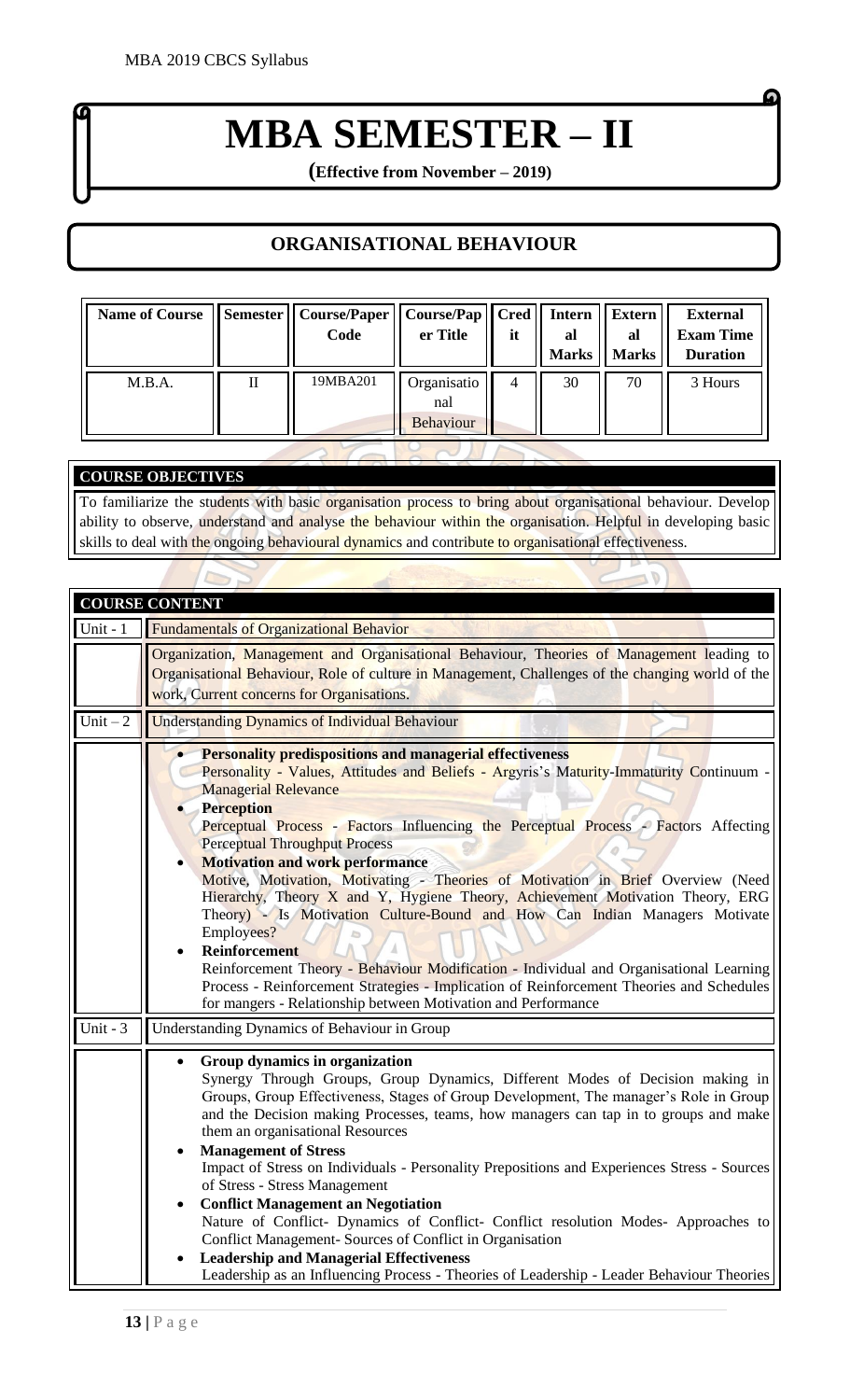|           | - Contingency Theories of Leadership - Likert's System Four and The Managerial Grid                                                                   |
|-----------|-------------------------------------------------------------------------------------------------------------------------------------------------------|
| Unit $-4$ | Organization Development and Change process                                                                                                           |
|           | Quality of life- Organisation Development- Organisational Culture- Values and OD- Planned<br>change- Implications for Managers                        |
| Unit $-5$ | Emerging aspects of Organisational Behaviour                                                                                                          |
|           | Conditions affecting Multinational Operations, managing international workforce, productivity and culture contingencies, cross cultural communication |

#### **TEXT BOOKS**

- K. Aswathappa, Organisational Behaviour, Himalaya Publishing House Pvt. Limited, 2008
- John W Newstrom, Organizational Behaviour, Tata McGraw Hill Publishing Company Limited, New Delhi, 2007

- Parikh & Gupta, Organisational Behaviour, Tata McGraw Hill Publishing Company Limited, New Delhi, 2010
- Sekran Uma, Organisational Behaviour, Tata McGraw Hill Publishing Company Limited, New Delhi,2006
- P. Subba Rao, Management and Organisational Behaviour (Text and Cases), Himalaya Publishing House, 2012
- Debra L. Nelson and James Campbell Quick, Organizational Behaviour, Cengage Learning India Private Limited,2009
- Kumar Arun and Minakshi N., Organisational Behaviour, Vikas Publishing House Private Limited,2009

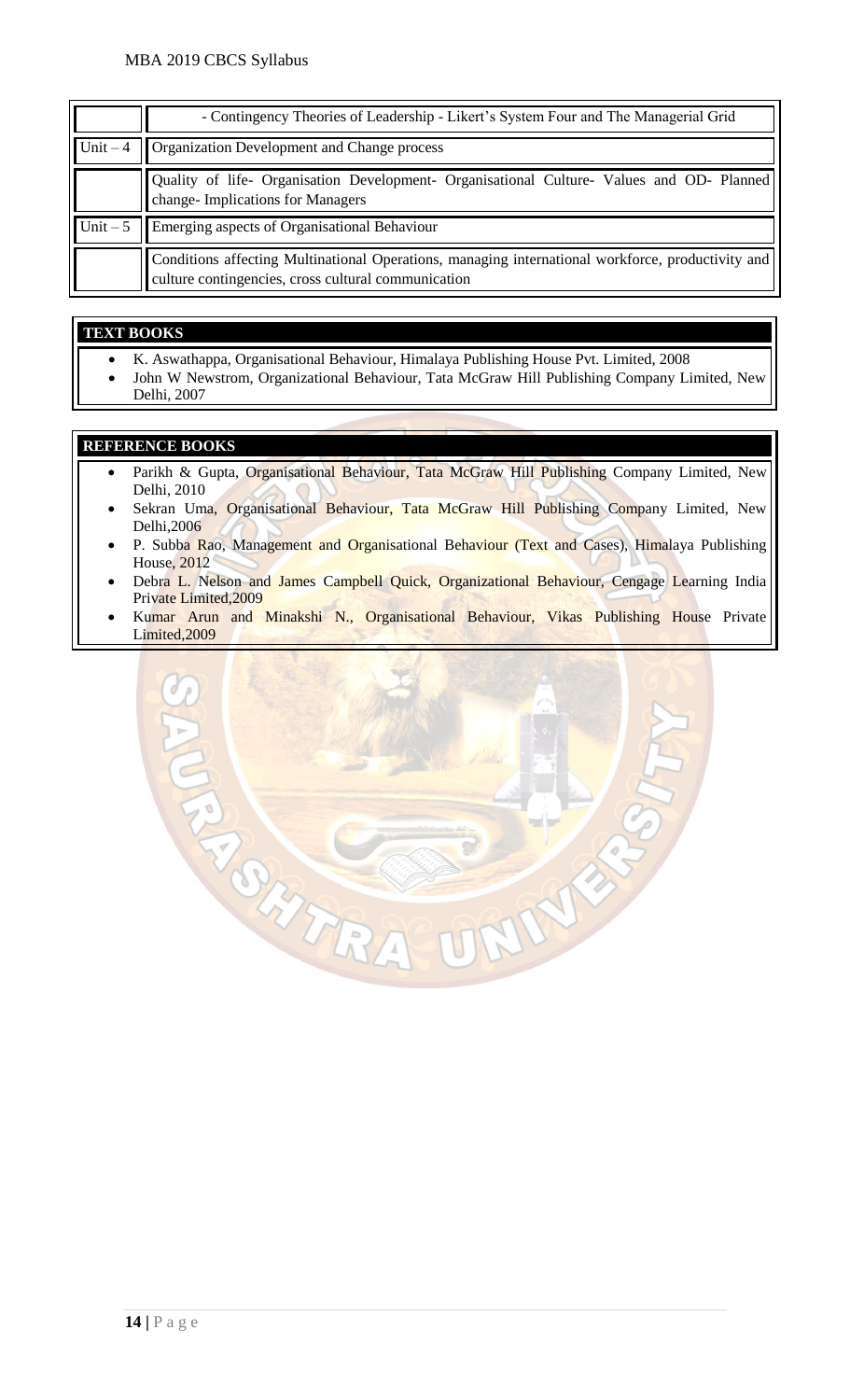## **MARKETING MANAGEMENT**

| <b>Name of Course</b> |              | Semester    Course/Paper    Course/Pap  <br>Code | er Title               | $\vert$ Cred $\vert$<br>it | <b>Intern</b><br>al<br><b>Marks</b> | <b>Extern</b><br>al<br><b>Marks</b> | <b>External</b><br><b>Exam Time</b><br><b>Duration</b> |
|-----------------------|--------------|--------------------------------------------------|------------------------|----------------------------|-------------------------------------|-------------------------------------|--------------------------------------------------------|
| M.B.A.                | $\mathbf{I}$ | 19MBA202                                         | Marketing<br>Managemen | 4                          | 30                                  | 70                                  | 3 Hours                                                |

## **COURSE OBJECTIVES**

To acquaint students with the fundamentals of marketing and various marketing strategies.

| <b>COURSE CONTENT</b> |                                                                                                                                                                                                                                                                 |
|-----------------------|-----------------------------------------------------------------------------------------------------------------------------------------------------------------------------------------------------------------------------------------------------------------|
| Unit - 1              | <b>Introduction to Marketing Management</b><br>Defining Marketing, Core concepts of marketing, New Marketing realities, Marketing and<br>customer value, Corporate and Division Strategic planning, Marketing plan, Creating long term<br>loyalty relationships |
| Unit $-2$             | <b>Capturing Marketing insights, Marketing Research, Connecting with customers</b><br>Components of modern marketing information system, Marketing intelligence, scope of marketing<br>research, marketing research process, analyzing consumer markets         |
| Unit $-3$             | Designing and managing services, new market offerings, pricing strategies<br>Nature of service, services marketing, new product development, understanding pricing and<br>strategies                                                                            |
| Unit $-4$             | <b>Building strong brands and creating value</b><br>Market segmentation, Brand positioning, creating brand equity, addressing competition, setting<br>product strategy                                                                                          |
| Unit $-5$             | Managing digital communications and personal communications<br>Online marketing, Database marketing, direct marketing, Designing and managing the sales force                                                                                                   |

## **TEXT BOOKS**

• Kotler and Kevin lane keller, Marketing Management, A South Asian Perspective, Pearson Education, New Delhi, 15/e

- Kotler, Philip, Marketing Management, Pearson Education, New Delhi
- Saxena Rajan, Marketing Management, Tata Mc Graw Hill, New Delhi, 2007
- Arun Kumar and N. Meenakshi, Marketing Management, Vikas Publishing house, New Delhi, 2007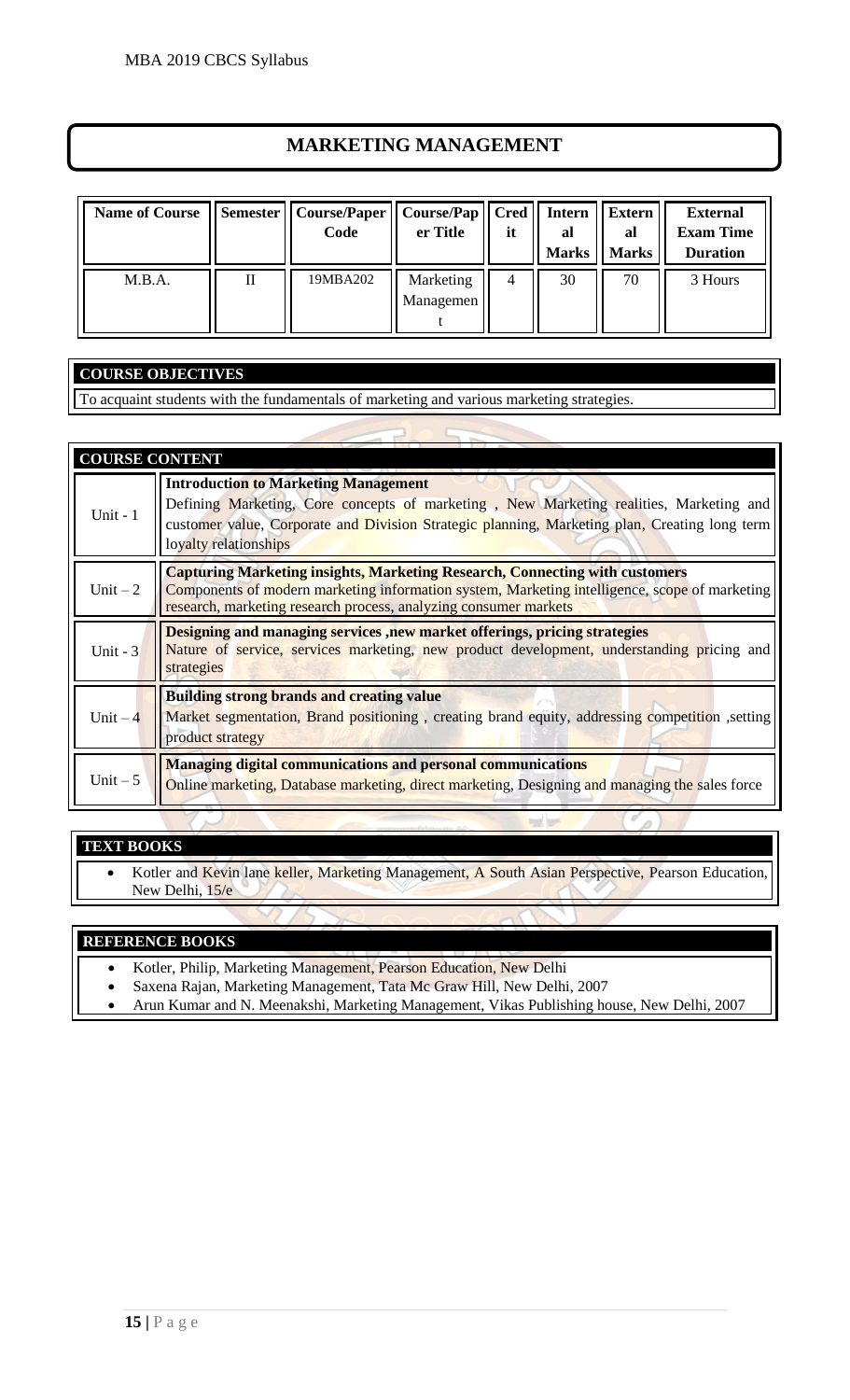## **FINANCIAL MANAGEMENT**

| <b>Name of Course</b> |   | Semester    Course/Paper    Course/Pap    Cred   <br>Code | er Title               | it | Intern<br>al<br><b>Marks</b> | Extern<br>al<br><b>Marks</b> | <b>External</b><br><b>Exam Time</b><br><b>Duration</b> |
|-----------------------|---|-----------------------------------------------------------|------------------------|----|------------------------------|------------------------------|--------------------------------------------------------|
| M.B.A.                | П | 19MBA203                                                  | Financial<br>Managemen | 4  | 30                           | 70                           | 3 Hours                                                |

## **COURSE OBJECTIVES**

The purpose of this course is to acquaint the students with the broad framework of financial decision-making in a business unit.

|           | <b>COURSE CONTENT</b>                                                                                                                                                                                                                      |
|-----------|--------------------------------------------------------------------------------------------------------------------------------------------------------------------------------------------------------------------------------------------|
| Unit $-1$ | Understanding the Meaning of Financial Management, Financial System, Financial Mathematics,<br>and Basics of Valuation                                                                                                                     |
|           | Financial Management: Definition, Scope, Goal, Function, Agency Theory; Financial System;<br>Functions, Structure, Players, Role. Concepts of Time Value, Compounding & Discounting,<br><b>Annuities, Valuation of Bonds and Shares</b>    |
| Unit $-2$ | Understanding Working Capital Management as a Decision to Create Value for the Business                                                                                                                                                    |
|           | Principles of Working Capital Management, Various Approaches, Estimation of Working Capital,<br>Managements of Components of Working Capital; Cash, Receivables, Inventory and Sources of<br><b>Working Capital Finance</b>                |
| Unit $-3$ | <b>Understanding Investment</b> Decision and Various Steps Involved                                                                                                                                                                        |
|           | Nature of Investment Decision, Techniques of Investment Decision; Discounted and Non-<br>Discounted Techniques, Estimation of Discount Rate (Cost of Capital), Determination of Cash<br><b>Flows and Complex Investment Decisions</b>      |
| Unit $-4$ | <b>Understanding Financing Decision and Various Sources of Finance</b>                                                                                                                                                                     |
|           | Meaning of Leverage, Theory of Capital Structure, Relevance and Irrelevance of Capital Structure,<br>Arbitraging, Sources of Long-Term Finance; Shares, Debentures and Term Loans, Leasing and Hire<br><b>Purchase and Venture Capital</b> |
| Unit $-5$ | <b>Understanding Dividend Decision, Theory and Practice</b>                                                                                                                                                                                |
|           | Contemporary Issues and Projects by Students<br>Various Models of Relevance and Irrelevance, Approaches towards Dividend Theory.                                                                                                           |

### **TEXT BOOKS**

- Chauhan P.L., Financial Management, Saurashtra University, Rajkot, 2010
- Panday I.M., Financial Management, Vikas Publishing House, New Delhi, 9th Edition
- Chandra, Prasanna , Financial Management Theory and Practice, Tata McGraw-Hill Publishing Company, New Delhi , 7th Edition
- Van Horne & Wachowicz Jr. Fundamentals of Financial Management, , Pearson Education, New Delhi, 12th Edition

- Gitman, Managerial Finance, Pearson Education, New Delhi, 2008.
- Maheshwari S.N. Financial Management, Sultan Chand & Sons, New Delhi, 2008.
- Khan & Jain, Financial Management, Tata McGraw Hill Publishing Co., New Delhi, 2008.
- Ravi Kishor, Financial Management, Taxmann's Allied Services Pvt. Ltd., New Delhi, 2008.
- Bhayani S.J., Cases in Finance and Control, Saurashtra University Publication, Rajkot, 2006.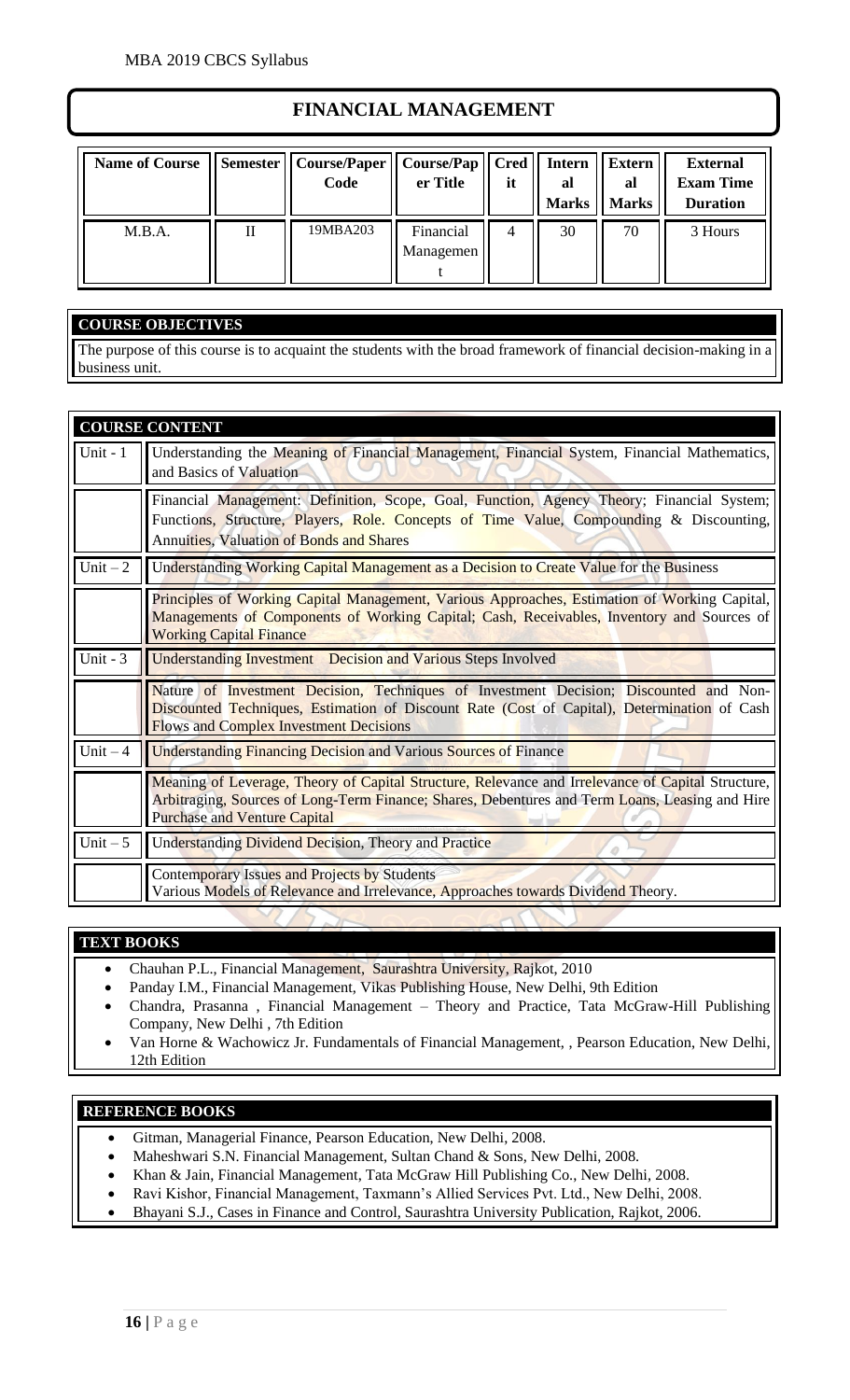## **HUMAN RESOURCE MANAGEMENT**

| Name of Course | <b>Semester</b> | Course/Paper<br>Code | Course/Pap<br>er Title         | <b>Cred</b><br>it | <b>Intern</b><br>al<br><b>Marks</b> | <b>Extern</b><br>al<br><b>Marks</b> | <b>External</b><br><b>Exam Time</b><br><b>Duration</b> |
|----------------|-----------------|----------------------|--------------------------------|-------------------|-------------------------------------|-------------------------------------|--------------------------------------------------------|
| M.B.A.         | П               | 19MBA204             | Human<br>Resource<br>Managemen | 4                 | 30                                  | 70                                  | 3 Hours                                                |

## **COURSE OBJECTIVES**

The Objective of this course is to sensitize students to the various facets of managing people and to create an understanding of the various policies and practices of human resource management.

| <b>COURSE CONTENT</b> |                                                                                                                                                                                                    |  |  |  |  |
|-----------------------|----------------------------------------------------------------------------------------------------------------------------------------------------------------------------------------------------|--|--|--|--|
| Unit $-1$             | <b>Understanding Human Resource Management</b><br><b>Context of Human Resource Management</b>                                                                                                      |  |  |  |  |
| Unit $-2$             | <b>Strategic Human Resource Management</b><br><b>Human Resource Planning</b>                                                                                                                       |  |  |  |  |
| Unit $-3$             | <b>Analyzing Work and Designing Jobs</b><br><b>Recruitment, Selection and Induction</b><br><b>Training, Development and Career Advancement</b><br>Performance Appraisal and Performance Evaluation |  |  |  |  |
| Unit $-4$             | <b>Remuneration, Incentive and Performance-based Payments</b><br>Managing employee benefits and services<br><b>Employee Empowerment</b><br>Dispute Resolving & Grievance Management                |  |  |  |  |
| Unit $-5$             | <b>Trade Unions-Functions and its role</b><br><b>Evaluating HRM effectiveness</b>                                                                                                                  |  |  |  |  |

## **TEXT BOOKS**

- Aswathappa K. Human Resource and Personnel Management Tata McGraw Hill, New Delhi, 1997
- Tiwari T.D. & Chauhan P.L." Emerging Issues in Human Resource Management" Shanti Prakashan, Delhi -2005
- Tiwari T.D. & Chauhan P.L." Framework of Human Resource Management and Industrial Relation" Shanti Prakashan, Delhi -2007

- Holloway, J.ed. Performance Measurement and Evaluation. New Delhi, Sage, 1995.
- Monappa, A. & Saiyadain M. Personnel Management. 2nd ed., New Delhi, Tata McGraw-Hill, 1996.
- Stone, Lloyed and Leslie W.Rue, Human Resource and Personnel Management Richard D. Irwin, Illinois, 1984.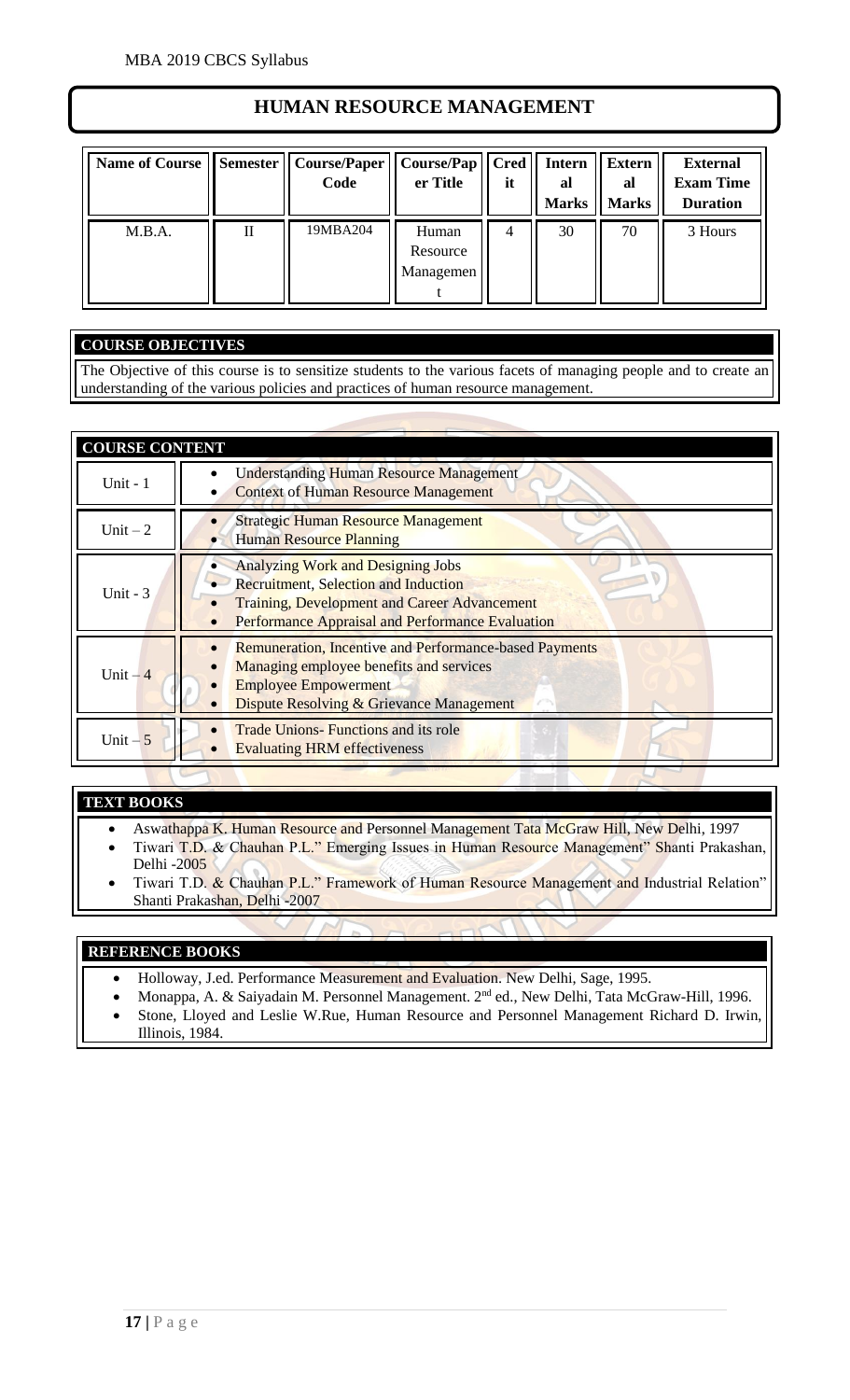## **OPERATIONS MANAGEMENT**

| <b>Name of Course</b> |   | Semester    Course/Paper    Course/Pap    Cred   <br>Code | er Title                | it             | Intern<br>al<br><b>Marks</b> | Extern<br>al<br><b>Marks</b> | <b>External</b><br><b>Exam Time</b><br><b>Duration</b> |
|-----------------------|---|-----------------------------------------------------------|-------------------------|----------------|------------------------------|------------------------------|--------------------------------------------------------|
| M.B.A.                | П | 19MBA205                                                  | Operations<br>Managemen | $\overline{4}$ | 30                           | 70                           | 3 Hours                                                |

## **COURSE OBJECTIVES**

The Course is designed to acquaint the students with decision making in: Planning, schedule and control of Production and Operation functions in both manufacturing and service organization.

| <b>COURSE CONTENT</b> |                                                                                                                                                                                                                                                                                                                                                                                                                                                                                                                                                                                                                                                                                                                                                                                              |
|-----------------------|----------------------------------------------------------------------------------------------------------------------------------------------------------------------------------------------------------------------------------------------------------------------------------------------------------------------------------------------------------------------------------------------------------------------------------------------------------------------------------------------------------------------------------------------------------------------------------------------------------------------------------------------------------------------------------------------------------------------------------------------------------------------------------------------|
| Unit - 1              | <b>Operations Management: Trends and Issues</b><br>Introduction - Current Trends in Manufacturing in India - Service as a Part of Operations<br>- Operations as a Key Functional Area in an Organization - Operations Management: A<br>Systems Perspective - Challenges Faced by Operations Management - Priorities for<br><b>Operations Management</b><br><b>Operations Strategy</b><br>Relevance of Operations Strategy - Strategy Formulation Process - Measures to Ensure<br>Operational Excellence – Strategic Options for Operations – Emerging Trends and<br><b>Implications for Operations</b>                                                                                                                                                                                       |
| Unit $-2$             | <b>Design of Processes</b><br>$\bullet$<br>Determinants of Process Characteristics – Types of Processes and Operations Systems –<br><u>Process Product matrix – Process Design Issues in Service Systems – Technology Issues in</u><br>Process Design – Planning Premises and Process Implications<br><b>Product Development Process</b><br>Role of Product Development in Competitiveness - Product Development Process-<br>Organization for Product Development - Tools for Efficient Product Development -<br>Performance Measures for Product Development Process - Management Accounting Tools<br>for Product Development                                                                                                                                                               |
| Unit - $3$            | • Capacity and Aggregate Planning<br>Meaning – Types of Capacity – Measurement of Capacity – Capacity Decision – Capacity<br>Planning – Capacity Changes – Types of Capacity Planning – Aggregate Production<br>Planning – Adjusting Capacity to Meet Demand – Demand Management – Hierarchical<br>and Collaborative Planning - Aggregate Planning for Services                                                                                                                                                                                                                                                                                                                                                                                                                              |
| Unit $-4$             | <b>Plant Location</b><br>$\bullet$<br>Meaning – Need - Nature of Location Decisions – Procedure – Factors Affecting Location<br>Decisions - Methods of Evaluating Location Alternatives<br><b>Plant Layout</b><br>٠<br>Layout Planning – Need – Objectives – Significance – Factors Influencing Layout Choices<br>- Principles - Types - Layout Planning and Design - Layout Tools and Techniques                                                                                                                                                                                                                                                                                                                                                                                            |
| Unit $-5$             | <b>Supply Chain Management</b><br>Concept - Components of Supply Chain - Supply Chain Management: A Process<br>Orientation – Supply Chain Structure – Measures for Supply Chain Performance – Design<br>of Supply Chains – Role of IT in Supply Chain Management<br><b>Inventory Management</b><br>Concepts - Importance – Types – Inventory Cost – Inventory Models – EOQ – Inventory<br>Control Systems - "Q" System - "P" System - Selective Inventory Control Management<br>(ABC, FSN, SDE, HML Analysis) - EOQ - MRP - JIT<br><b>Total Quality Management</b><br>The Quality Revolution – Quality Gurus – Definitions of Quality – Total Quality<br>Management – Quality Management Tools – Quality Certifications and Awards – Service<br>Quality – Design of Quality Assurance System |

## **TEXT BOOKS**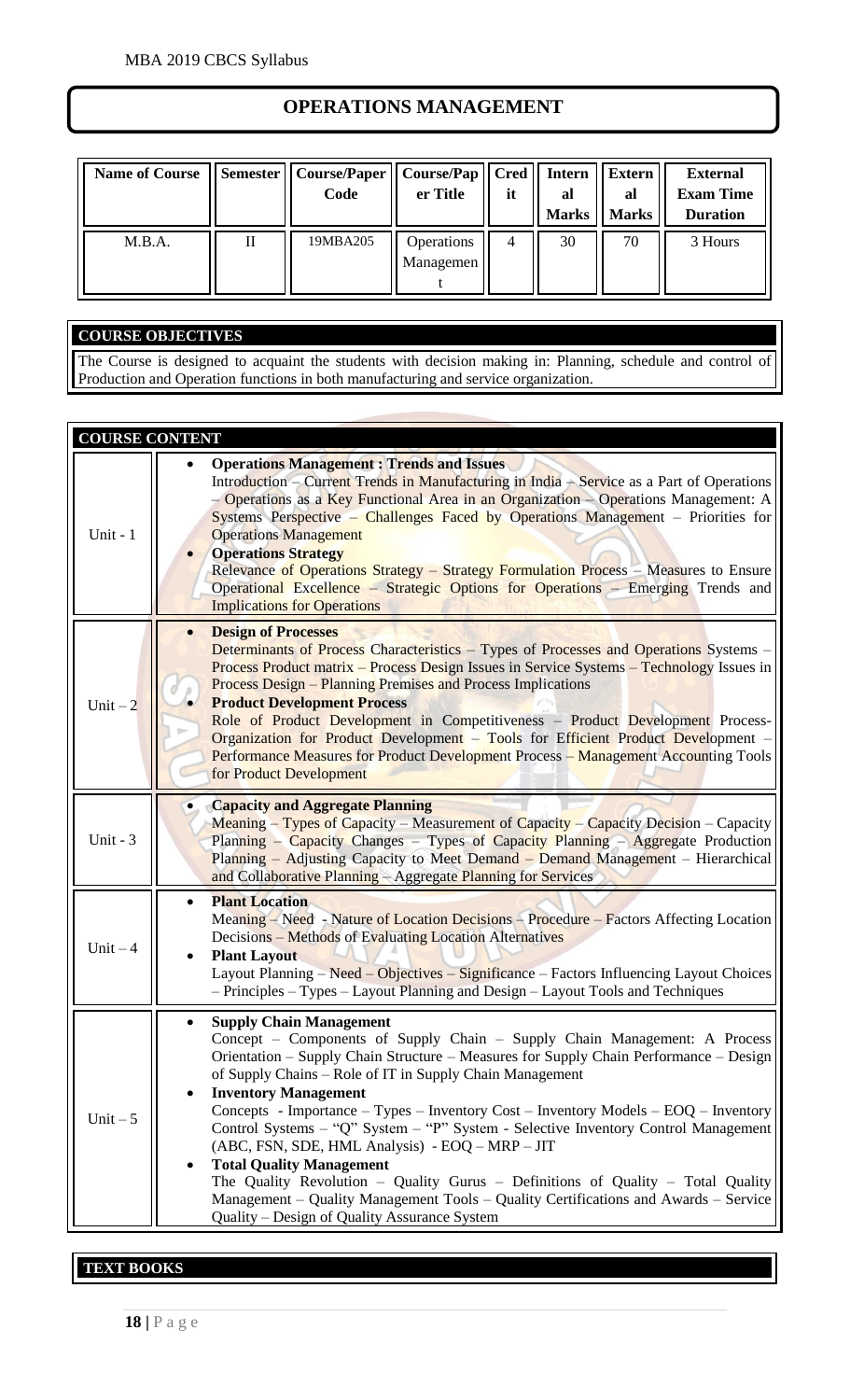- Mahadevan B., Operations Management, Pearson Education, New Delhi,2008
- Russel & Taylor, Operations Management, Pearson Education, New Delhi, 2008
- Chase, Jabocs and Acquiliano, Operations Management, Tata McGraw Hill, New Delhi, 2009.

- Krajawski & Ritzman, Operations Management, Pearson Education, New Delhi, 2003
- Bedi Kanishka, Production and Operations Management, OXFORD University Press, New Delhi, 2006.
- Chunawala & Patel, Production and Operation Management, Himalaya Publishing House, Mumbai, 2002
- Bhatt K.S., Production and Operation Management, Himalaya Publishing House, Mumbai, 2003

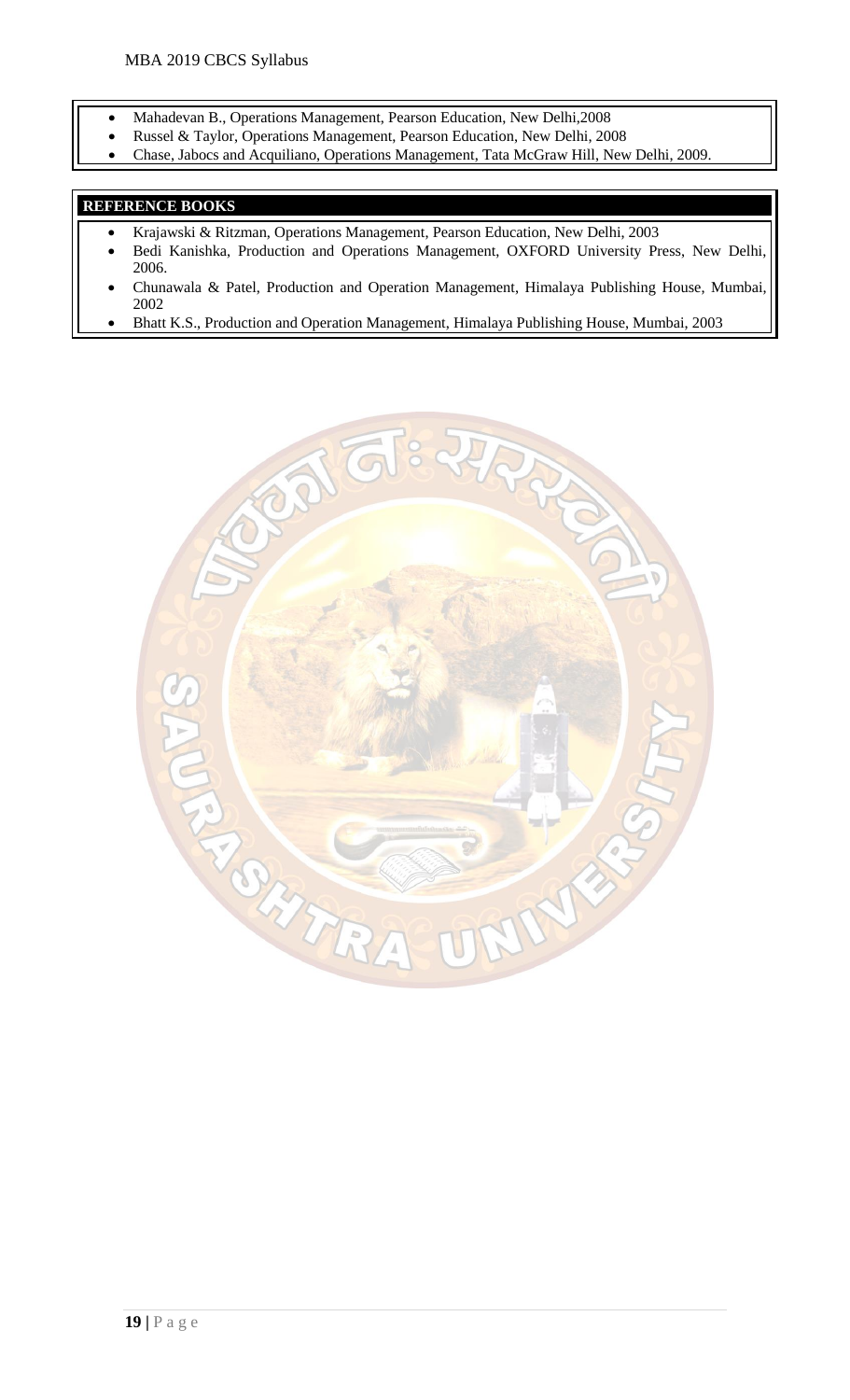## **COST AND MANAGEMENT ACCOUNTING**

| Name of Course | <b>Semester</b> | Course/Paper   Course/Pap<br>Code | er Title                            | Cred  <br>it | <b>Intern</b><br>al<br><b>Marks</b> | <b>Extern</b><br>al<br><b>Marks</b> | <b>External</b><br><b>Exam Time</b><br><b>Duration</b> |
|----------------|-----------------|-----------------------------------|-------------------------------------|--------------|-------------------------------------|-------------------------------------|--------------------------------------------------------|
| M.B.A.         | П               | 19MBA206                          | Cost and<br>Managemen<br>Accounting | 4            | 30                                  | 70                                  | 3 Hours                                                |

## **COURSE OBJECTIVES**

The objective of this course is to acquaint students with various concepts of costing and highlight the decisionmaking and control focus of managerial accounting. Simple to gradually difficult case situations are taken up to illustrate concepts to the students.

| <b>COURSE CONTENT</b> |                                                                                                                                                                                                                                                                                                                                                                                                                                                                                                                                                                                                                                                                         |
|-----------------------|-------------------------------------------------------------------------------------------------------------------------------------------------------------------------------------------------------------------------------------------------------------------------------------------------------------------------------------------------------------------------------------------------------------------------------------------------------------------------------------------------------------------------------------------------------------------------------------------------------------------------------------------------------------------------|
| Unit - 1              | <b>Nature and Scope of Cost and Managerial Accounting</b><br>Limitations of Financial Accounting – Cost Accounting: Meaning, Objectives, Functions,<br>Advantages, and Installation of a Costing System. Managerial Accounting: Meaning,<br>Scope, Importance Tools & techniques, Limitations.<br><b>Cost Concepts and Classification</b><br>Concept of Cost – Cost Centre and Cost Unit – Methods and techniques of Costing –<br><b>Classification of Costs – Elements of Costs – Cost Control and Cost Reduction</b><br><b>Single or Output Costing</b><br>Cost Sheet and Production Statement - Treatment of Stocks - Preparation of Cost Sheet<br>including Tender. |
| Unit $-2$             | <b>Activity Based Costing</b><br>Problems of Traditional Costing - ABC and Cost analysis Under ABC - Full Costs as the<br>Product Costs under ABC - Benefits and Weakness of ABC - Factors Influencing<br>Application of ABC - Installation of ABC - Activity Based Management<br><b>Job Costing</b><br><b>Meaning - Objectives - Procedure</b><br><b>Process Costing and Joint Products</b><br>Essential Characteristics of Process Costing - Process Costing and Job Costing<br>Comparison – Process Losses – Work in Progress – Equivalent Production – Inter Process<br>Profits – Joint Products & By Products                                                      |
| Unit - $3$            | <b>Marginal Costing and Cost Volume Profit Analysis</b><br>$\bullet$<br>Meaning of Marginal Cost and Marginal Costing – Distinction between Absorption and<br>Marginal Costing – CVP analysis and Break Even Analysis – Margin of Safety – Key<br>Factors - Managerial Application of Marginal Costing - Advantages & Limitations                                                                                                                                                                                                                                                                                                                                       |
| $Unit - 4$            | <b>Budgetary Control</b><br>$\bullet$<br>Meaning of Budget and Budgetary Control - Objectives, advantages and limitations of<br>budgetary control – Essentials of Effective budgeting – functional Budgets – Fixed and<br>Flexible budget - Zero Base Budgeting - Performance Budgeting                                                                                                                                                                                                                                                                                                                                                                                 |
| Unit $-5$             | <b>Standard Costing and Variance Analysis</b><br>$\bullet$<br>Meaning of Standard Coat and Costing - Application of Standard Costing - Advantages<br>and Limitations of standard costing - Material, Labour and Overhead Variances                                                                                                                                                                                                                                                                                                                                                                                                                                      |

### **TEXT BOOKS**

- Chauhan P.L., & Bhayani S.J., Managerial Accounting, Shanti Prakashan, Ahmedabad, 2007.
- Horngreen, Foster & Datar, Cost Accounting, Prentice Hall of India, New Delhi, 12th Edition.
- Hilton Roland W., G. Ramesh, & M. Jayadev, Managerial Accounting, Tata McGraw Hill Publishing Co., New Delhi, Seventh Edition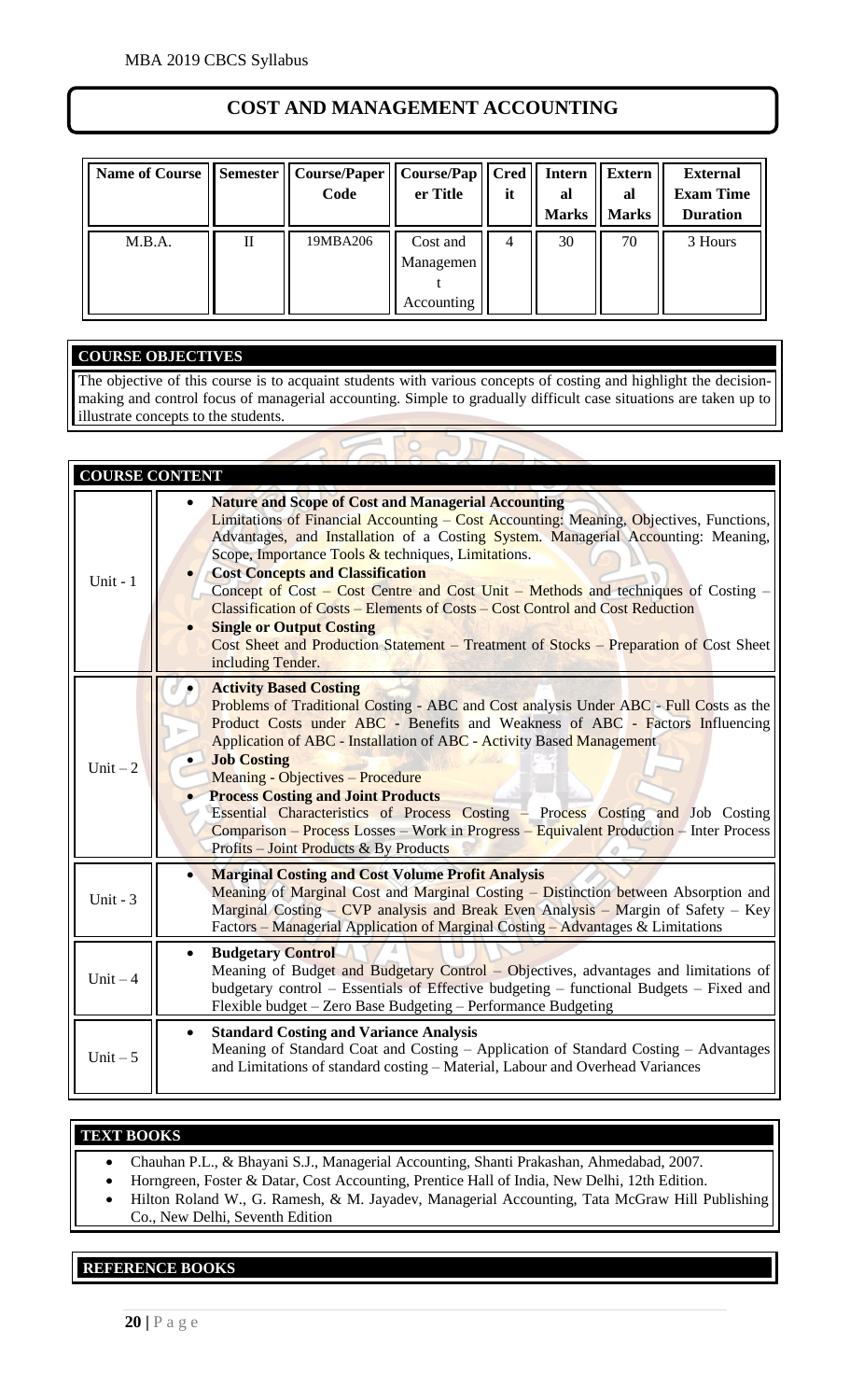- Shah Paresh, Management Accounting, Oxford University Press, New Delhi, 2009.
- Bruns William J., Financial Reporting and Management Accounting, Cengage Learning India Pvt. Ltd., Delhi, 1st Edition.
- Needles Belverd, Powers Marian & Crosson Susan, Accounting for Decision Making, Cengage Learning India Pvt. Ltd., Delhi, 1st Edition.
- Maheswari S.N., Cost and Management Accounting, Sultan Chand & Sons, New Delhi, 2006.
- Arora M.N., Cost and Management Accounting, Himalaya Publishing House, Mumbai, 2006.
- Banerjee Bhabatosh, Cost Accounting, Prentice-Hall of India, New Delhi, 2006.